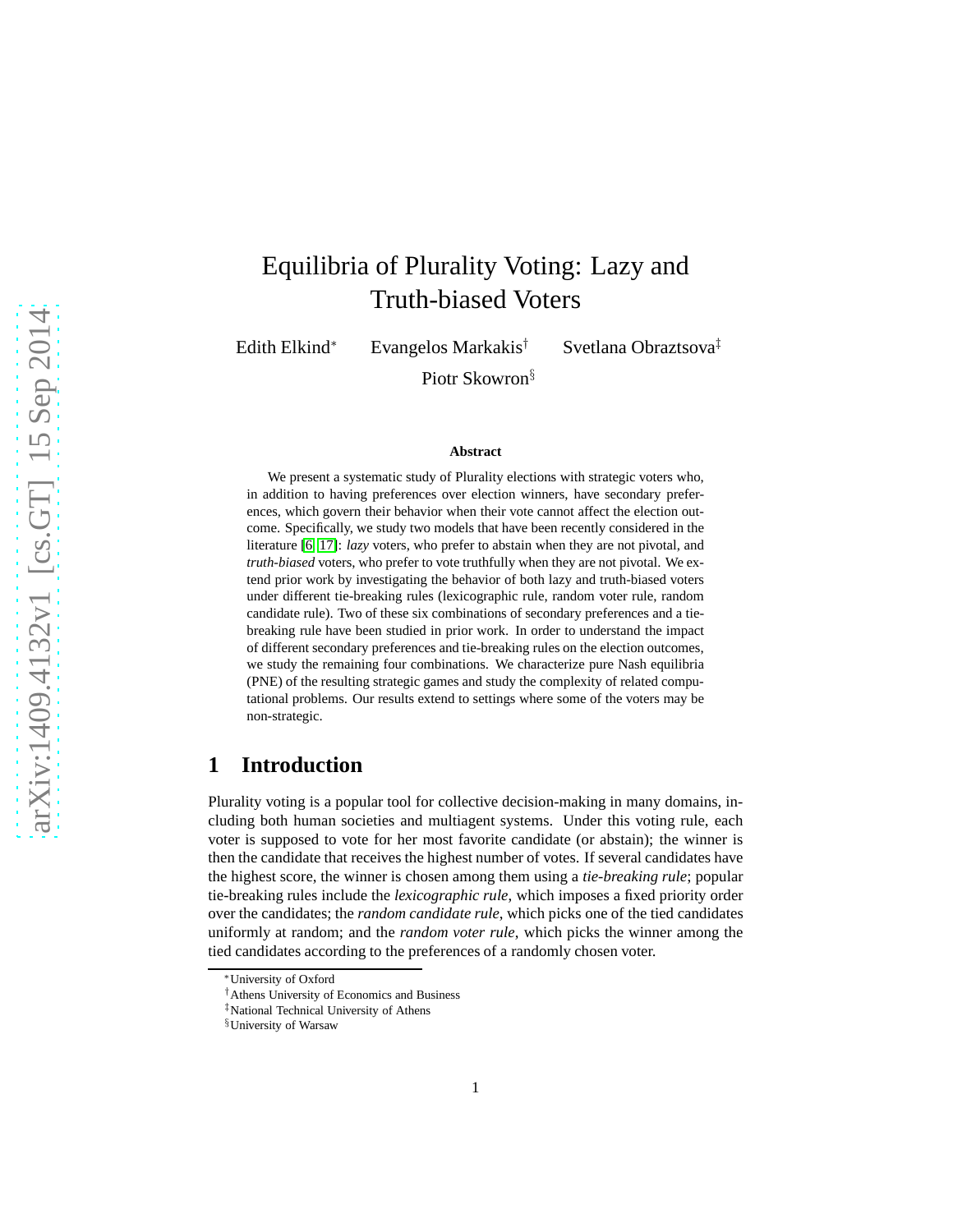In practice, voters are often *strategic*, i.e., they may vote non-truthfully if they can benefit from doing so. In that case, an election can be viewed as a game, where the voters are the players, and each player's space of actions includes voting for any candidate or abstaining. For deterministic rules (such as Plurality with lexicographic tiebreaking), the behavior of strategic voters is determined by their preference ordering, i.e., a ranking of the candidates, whereas for randomized rules a common approach is to specify utility functions for the voters; i.e., the voters are assumed to maximize their *expected utility* under the lottery induced by tie-breaking. The outcome of the election can then be identified with a pure Nash equilibrium (PNE) of the resulting game.

However, for the Plurality voting game with 3 or more voters, this approach fails to provide a useful prediction of voting behavior: for each candidate  $c$  there is a PNE where  $c$  is the unique winner, irrespective of the voters' preferences. Indeed, if there are at least 3 voters, the situation where all of them vote for  $c$  is a PNE, as no voter can unilaterally change the election outcome. However, such equilibria may disappear if we use a more refined model of voters' preferences that captures additional aspects of their decision-making. For instance, in practice, if a voter feels that her vote is unlikely to have any effect on the election outcome, she may decide to abstain from the election. Also, voters may be averse to lying about their preferences, in which case they can be expected to vote for their top candidate unless there is a clear strategic reason to vote for someone else. By taking into account these aspects of voters' preferences, we obtain a more faithful model of their behavior.

The problem of characterizing and computing the equilibria of Plurality voting, both for "lazy" voters (i.e., ones who prefer to abstain when they are not pivotal) and for "truth-biased" voters (ones who prefer to vote truthfully when they are not pivotal), has recently received a considerable amount of attention. However, it is difficult to compare the existing results, since they rely on different tie-breaking rules. In particular, [\[6\]](#page-12-0), who study lazy voters, use the random candidate tie-breaking rule, and [\[17\]](#page-12-1) consider truth-biased voters and the lexicographic tie-breaking rule. Thus, it is not clear whether the differences between the results in these papers can be attributed to voters' secondary preferences or to the tie-breaking rule.

The primary goal of our paper is to tease out the effects of different features of these models, by systematically considering various combinations of secondary preferences and tie-breaking rules. We consider two types of secondary preferences (lazy voters and truth-biased voters) and three tie-breaking rules (the lexicographic rule, the random voter rule, and the random candidate rule); while two of these combinations have been studied earlier by Desmedt and Elkind [\[6\]](#page-12-0) and Obraztsova et al. [\[17\]](#page-12-1), to the best of our knowledge, the remaining four possibilities have not been considered before. For each of the new scenarios, we characterize the set of PNE for the resulting game; in doing so, we also fill in a gap in the characterization of Desmedt and Elkind for lazy voters and random candidate tie-breaking. We then consider the problems of deciding whether a given game admits a PNE and whether a given candidate can be a cowinner/unique winner in some PNE of a given game. For all settings we consider, we determine the computational complexity of each of these problems, classifying them as either polynomial-time solvable or NP-complete. We use our characterization results to analyze the impact of various features of our models on the election outcomes. Finally, we extend our results to the setting where some of the voters may be *principled*,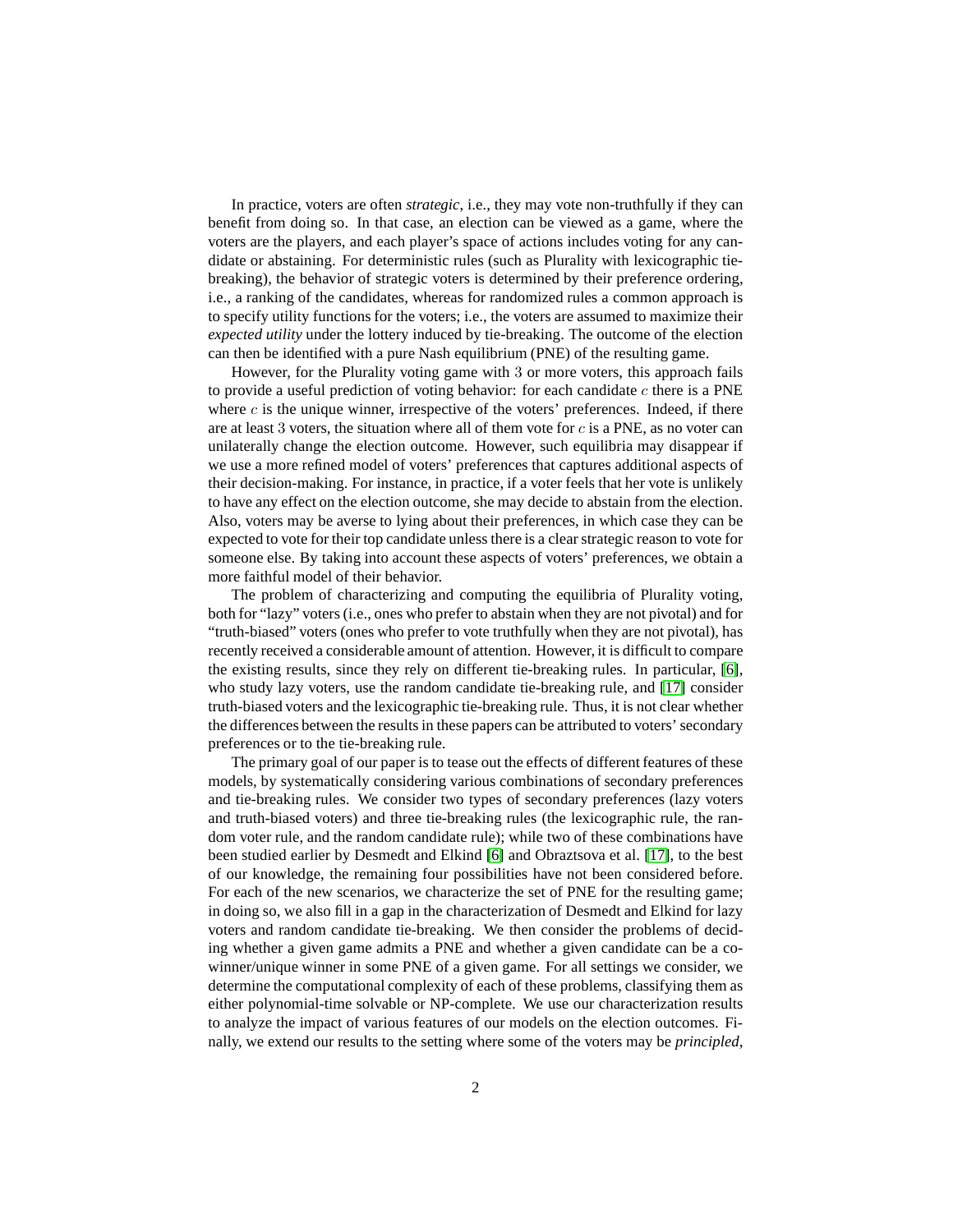i.e., are guaranteed to vote truthfully.

#### **Related Work**

Equilibria of Plurality voting have been investigated by a number of researchers, starting with [\[9\]](#page-12-2). However, most of the earlier works either consider solution concepts other than pure Nash equilibria, such as iterative elimination of dominated strategies [\[13,](#page-12-3) [7\]](#page-12-4), or assume that voters have incomplete information about each others' preferences [\[14\]](#page-12-5). Both types of secondary preferences (lazy voters and truth-biased voters) appear in the social choice literature, see, respectively, [\[2,](#page-12-6) [3,](#page-12-7) [19\]](#page-13-0) and [\[8,](#page-12-8) [11\]](#page-12-9). In computational social choice, truth-biased voters have been considered by Meir et al. [\[12\]](#page-12-10) in the context of dynamics of Plurality voting; subsequently, Plurality elections with truth-biased voters have been investigated empirically by Thompson et al. [\[20\]](#page-13-1) and theoretically by Obraztsova et al. [\[17\]](#page-12-1). To the best of our knowledge, the only paper to study computational aspects of Plurality voting with lazy voters is that of Desmedt and Elkind [\[6\]](#page-12-0).

Our approach to tie-breaking is well-grounded in existing works. Lexicographic tie-breaking is standard in the computational social choice literature. The random candidate rule has been discussed by Desmedt and Elkind [\[6\]](#page-12-0), and, more recently, by Obraztsova, Elkind and Hazon [\[16\]](#page-12-11) and Obraztsova and Elkind [\[15\]](#page-12-12). The random voter rule is used to break ties under the Schulze method [\[18\]](#page-13-2); complexity of manipulation under this tie-breaking rule has been studied by Aziz et al. [\[1\]](#page-12-13).

### **2 Preliminaries**

For any positive integer t, we denote the set  $\{1, \ldots, t\}$  by  $[t]$ . We consider elections with a set of *voters*  $N = [n]$  and a set of *alternatives*, or *candidates*,  $C = \{c_1, \ldots c_m\}$ . Each voter is associated with a *preference order*, i.e., a strict linear order over C; we denote the preference order of voter i by  $\succ_i$ . The list  $(\succ_1, \ldots, \succ_n)$  is called a *preference profile.* For each  $i \in N$ , we set  $a_i$  to be the top choice of voter i, and let  $a = (a_1, \ldots, a_n)$ . Given two disjoint sets of candidates X, Y and a preference order  $\succ$ , we write  $X \succ Y$  if in  $\succ$  all candidates from X are ranked above all candidates from Y.

We also assume that each voter  $i \in N$  is endowed with a *utility function*  $u_i$ :  $C \to \mathbb{N}$ ;  $u_i(c_j)$  is the utility derived by voter i if  $c_j$  is the unique election winner. We require that  $u_i(c) \neq u_i(c')$  for all  $i \in N$  and all  $c, c' \in C$  such that  $c \neq c'$ . The vector  $\mathbf{u} = (u_1, \dots, u_n)$  is called the *utility profile*. Voters' preference orders and utility functions are assumed to be consistent, i.e., for each  $i \in N$  and every pair of candidates  $c, c' \in C$  we have  $c \succ_i c'$  if and only if  $u_i(c) > u_i(c')$ ; when this is the case, we will also say that  $\succ_i$  is *induced* by  $u_i$ . Sometimes, instead of specifying preference orders explicitly, we will specify the utility functions only, and assume that voters' preference orders are induced by their utility functions; on other occasions, it will be convenient to reason in terms of preference orders.

 $\sum_{j \in [m]} p_j = 1$ . The value  $p_j$  is the probability assigned to candidate  $c_j$ . The *expected* A *lottery* over C is a vector  $\mathbf{p} = (p_1, \ldots, p_m)$  with  $p_j \geq 0$  for all  $j \in [m]$  and *utility* of a voter  $i \in N$  from a lottery **p** is given by  $\sum_{j \in [m]} u_i(c_j) p_j$ .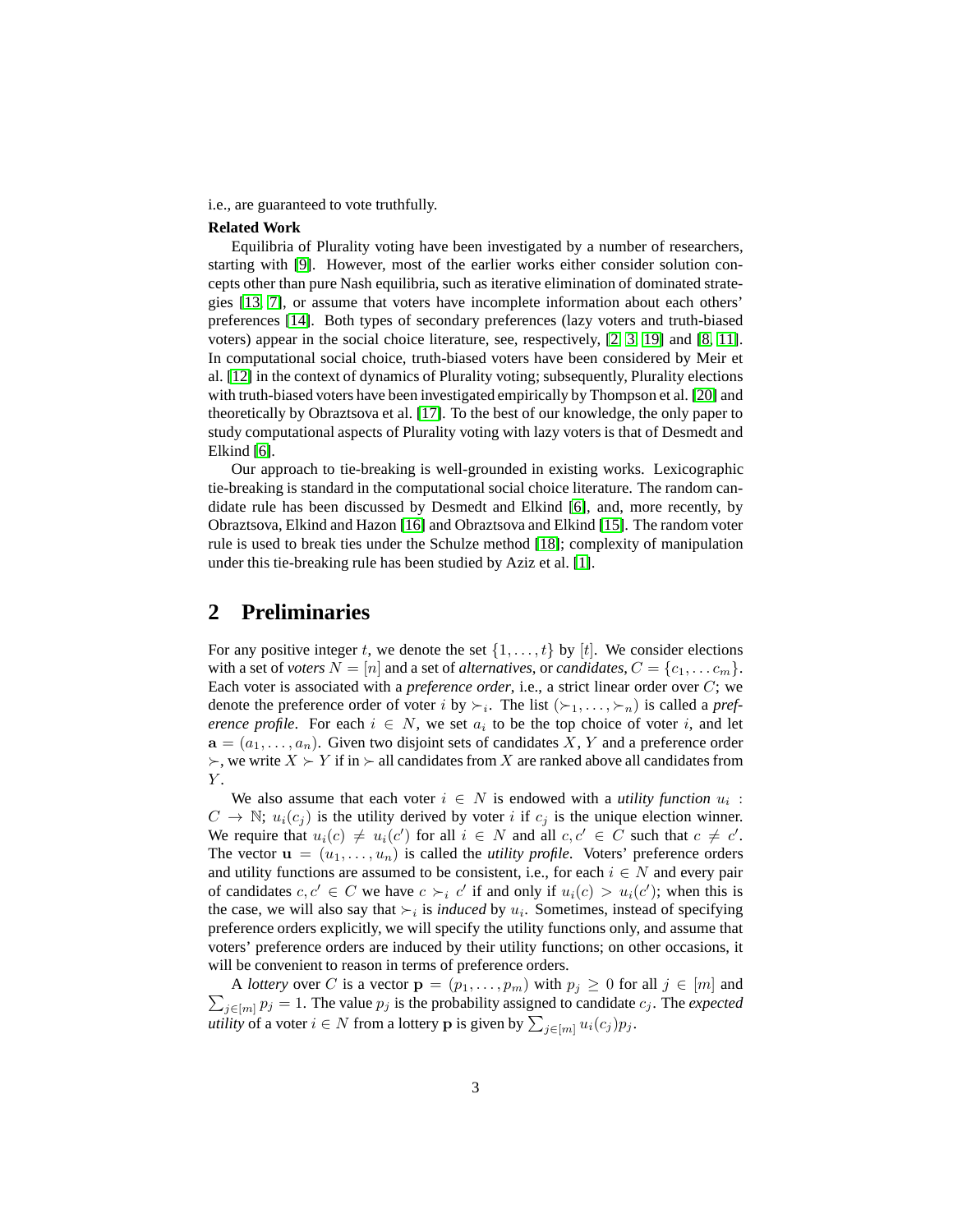In this paper we consider Plurality elections. In such elections each voter  $i \in N$ submits a *vote*, or *ballot*,  $b_i \in C \cup \{\perp\}$ ; if  $b_i = \perp$ , voter *i* is said to *abstain*. The list of all votes  $\mathbf{b} = (b_1, \ldots, b_n)$  is also called a *ballot vector*. We say that a ballot vector is *trivial* if  $b_i = \perp$  for all  $i \in N$ . Given a ballot vector **b** and a ballot b', we write  $(\mathbf{b}_{-i}, b')$  to denote the ballot vector obtained from b by replacing  $b_i$  with  $b'$ . The *score* of an alternative  $c_j$  in an election with ballot vector **b** is given by  $\text{sc}(c_j, \mathbf{b}) =$  $|\{i \in N \mid b_i = c_j\}|$ . Given a ballot vector **b**, we set  $M(\mathbf{b}) = \max_{c \in C} \text{sc}(c, \mathbf{b})$  and let  $W(\mathbf{b}) = \{c \in C \mid \mathrm{sc}(c, \mathbf{b}) = M(\mathbf{b})\},$   $H(\mathbf{b}) = \{c \in C \mid \mathrm{sc}(c, \mathbf{b}) = M(\mathbf{b}) - 1\},$  $H'(\mathbf{b}) = \{c \in C \mid \mathrm{sc}(c, \mathbf{b}) = M(\mathbf{b}) - 2\}.$  The set  $W(\mathbf{b})$  is called the *winning set*. Note that if b is trivial then  $W(\mathbf{b}) = C$ . If  $|W(\mathbf{b})| = 1$  then the unique candidate in  $W(\mathbf{b})$  is declared to be the winner. Otherwise, the winner is selected from  $W(\mathbf{b})$ according to one of the following tie-breaking rules.

- (1) Under the *lexicographic rule*  $R^L$ , the winner is the candidate  $c_i \in W(\mathbf{b})$  such that  $j \leq k$  for all  $c_k \in W(\mathbf{b})$ .
- (2) Under the *random candidate rule*  $R^C$ , the winner is chosen from  $W(\mathbf{b})$  uniformly at random.
- (3) Under the *random voter rule*  $R<sup>V</sup>$ , we select a voter from N uniformly at random; if she has voted for a candidate in  $W(\mathbf{b})$ , we output this candidate, otherwise we ask this voter to report her most preferred candidate in  $W(\mathbf{b})$ , and output the answer. This additional elicitation step may appear difficult to implement in practice; fortunately, we can show that, in equilibrium it is almost never necessary.

Thus, the outcome of an election is a lottery over C; however, for  $R^L$  this lottery is degenerate, i.e., it always assigns the entire probability mass to a single candidate. For each  $X \in \{L, C, V\}$  and each ballot vector b, let  $\mathbf{p}^X(\mathbf{b})$  denote the lottery that corresponds to applying  $R^X$  to the set  $W(\mathbf{b})$ . Note also that for every  $c_j \in C$  it holds that if  $p_j^C(\mathbf{b}) \neq 0$  then  $p_j^C(\mathbf{b}) \geq \frac{1}{m}$ ; similarly, if  $p_j^V(\mathbf{b}) \neq 0$  then  $p_j^V(\mathbf{b}) \geq \frac{1}{n}$ .

In what follows, we consider *lazy* voters, who prefer to abstain when their vote has no effect on the election outcome, and *truth-biased* voters, who never abstain, but prefer to vote truthfully when their vote has no effect on the election outcome. Formally, pick  $\epsilon < \min\{\frac{1}{m},\frac{1}{n}\}\$ , and consider a utility profile u and a tie-breaking rule  $R^X \in \{R^C, R^V, R^L\}$ . Then

 $\bullet$  if voter *i* is *lazy*, her utility in an election with ballot vector **b** under tie-breaking rule  $R^X$  is given by

$$
U_i(\mathbf{b}) = \begin{cases} \sum_{j \in [m]} p_j^X(\mathbf{b}) u_i(c_j) & \text{if } b_i \in C, \\ \sum_{j \in [m]} p_j^X(\mathbf{b}) u_i(c_j) + \varepsilon & \text{if } b_i = \bot. \end{cases}
$$

• if voter *i* is *truth-biased*, her utility in an election with ballot vector **b** under tie-breaking rule  $R^X$  is given by

$$
U_i(\mathbf{b}) = \begin{cases} \sum_{j \in [m]} p_j^X(\mathbf{b}) u_i(c_j) & \text{if } b_i \in C \setminus \{a_i\}, \\ \sum_{j \in [m]} p_j^X(\mathbf{b}) u_i(c_j) + \varepsilon & \text{if } b_i = a_i, \\ -\infty & \text{if } b_i = \bot. \end{cases}
$$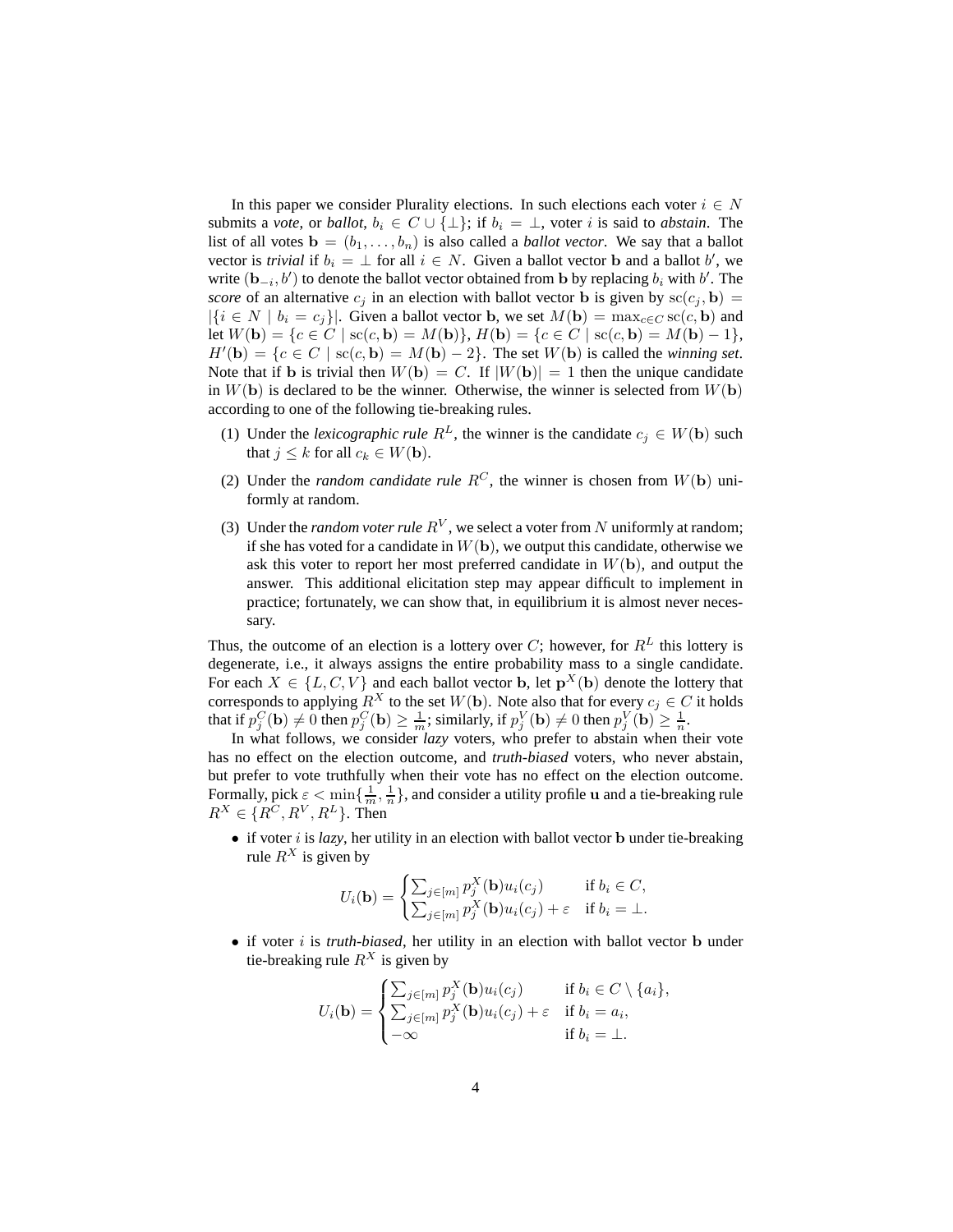We consider settings where all voters are of the same type, i.e., either all voters are lazy or all voters are truth-biased; we refer to these settings as *lazy* or *truth-biased*, respectively, and denote the former by  $\mathcal L$  and the latter by  $\mathcal T$ .

In what follows, we consider all possible combinations of settings  $(L, \mathcal{T})$  and tiebreaking rules ( $R^L, R^C, R^V$ ). A combination of a setting  $\mathcal{S} \in \{\mathcal{L}, \mathcal{T}\},$  a tie-breaking rule  $R \in \{R^L, R^C, R^V\}$  and a utility profile u induces a strategic game, which we will denote by  $(S, R, u)$ : in this game, the players are the voters, the action space of each player is  $C \cup \{\perp\}$ , and the players' utilities  $U_1, \ldots, U_n$  for a vector of actions b are computed based on the setting and the tie-breaking rule as described above. We say that a ballot vector **b** is a *pure Nash equilibrium (PNE)* of the game  $(S, R, u)$  if  $U_i(\mathbf{b}) \ge U_i(\mathbf{b}_{-i},b')$  for every voter  $i \in N$  and every  $b' \in C \cup \{\perp\}.$ 

For each setting  $S \in \{\mathcal{L}, \mathcal{T}\}\$  and each tie-breaking rule  $R \in \{R^L, R^C, R^V\}\$ , we define three algorithmic problems, which we call  $(S, R)$ -EXISTNE,  $(S, R)$ -TIENE, and  $(S, R)$ -SINGLENE. In each of these problems, we are given a candidate set C,  $|C| = m$ , a voter set N,  $|N| = n$ , and a utility vector  $\mathbf{u} = (u_1, \dots, u_n)$ , where each  $u_i$ is represented by m numbers  $u_i(c_1), \ldots, u_i(c_m)$ ; these numbers are positive integers given in binary. In  $(S, R)$ -TIENE and  $(S, R)$ -SINGLENE we are also given the name of a target candidate  $c_p \in C$ . In  $(S, R)$ -EXISTNE we ask if  $(S, R, u)$  has a PNE. In  $(S, R)$ -TIENE we ask if  $(S, R, u)$  has a PNE b with  $|W(b)| > 1$  and  $c_p \in W(b)$ . In  $(S, R)$ -SINGLENE we ask if  $(S, R, u)$  has a PNE b with  $W(b) = \{c_p\}$ . Each of these problems is obviously in NP, as we can simply guess an appropriate ballot vector b and check that it is a PNE.

We omit some of the proofs due to space constraints; these proofs can be found in the supplementary material.

### <span id="page-4-1"></span>**3 Lazy Voters**

In this section, we study PNE in Plurality games with lazy voters. The case where the tie-breaking rule is  $R^C$  has been analyzed in detail by Desmedt and Elkind [\[6\]](#page-12-0), albeit for a slightly different model; we complement their results by considering  $R^L$  and  $R^V$ .

We start by extending a result of Desmedt and Elkind to all three tie-breaking rules considered in this paper.

<span id="page-4-0"></span>**Proposition 1.** *For every*  $R \in \{R^L, R^C, R^V\}$  *and every utility profile* **u**, *if a ballot vector* **b** *is a PNE of*  $(L, R, u)$  *then for every voter*  $i \in N$  *either*  $b_i = \bot$  *or*  $b_i \in W$  **(b)**. *Further, if*  $|W(\mathbf{b})| = 1$ *, then there exists exactly one voter*  $i \in N$  *with*  $b_i \neq \bot$ *.* 

*Proof.* Suppose that  $b_i \notin W(\mathbf{b})$  for some voter  $i \in N$ . Then if i changes her vote to  $\perp$ , the set  $W(\mathbf{b})$  will not change, so i's utility would improve by  $\varepsilon$ , a contradiction with b being a PNE of  $(\mathcal{L}, R, u)$ . Similarly, suppose that  $|W(b)| = 1$  and there are two voters  $i, i' \in N$  with  $b_i \neq \bot, b_{i'} \neq \bot$ . It has to be the case that  $b_i = b_{i'} = c_j$  for some  $c_j \in C$ , since otherwise  $|W(\mathbf{b})| \geq 1$ . But then if voter i changes her vote to  $\perp$ ,  $c_j$  will remain the election winner, so i's utility would improve by  $\varepsilon$ , a contradiction. 口

**Lexicographic Tie-breaking** The scenario where voters are lazy and ties are broken lexicographically turns out to be fairly easy to analyze.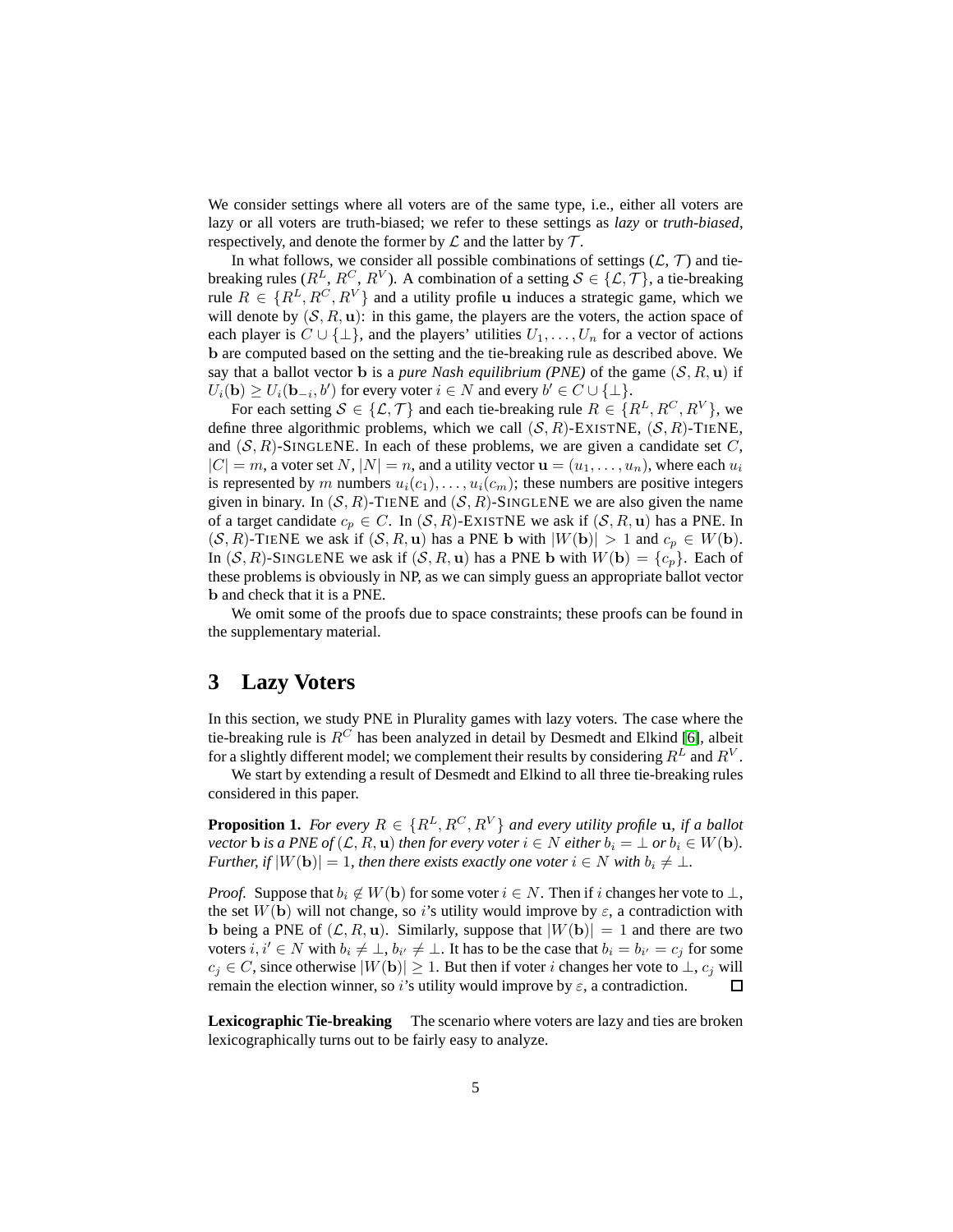<span id="page-5-0"></span>**Theorem 1.** For any utility profile **u** the game  $G = (\mathcal{L}, R^L, \mathbf{u})$  has the following *properties:*

- *1. If* **b** *is a PNE of G then*  $|W(\mathbf{b})| \in \{1, m\}$ *. Moreover,*  $|W(\mathbf{b})| = m$  *if and only if*  $\bf{b}$  *is the trivial ballot and all voters rank*  $c_1$  *first.*
- *2. If* **b** *is a PNE of G then there exists at most one voter i with*  $b_i \neq \bot$ *.*
- *3. G admits a PNE if and only if all voters rank*  $c_1$  *first (in which case*  $c_1$  *is the unique PNE winner) or there exists a candidate*  $c_i$  *with*  $j > 1$  *such that* (*i*)  $\operatorname{sc}(c_i, \mathbf{a}) > 0$  *and (ii) for every*  $k < j$  *it holds that all voters prefer*  $c_i$  *to*  $c_k$ *. If such a candidate exists, he is unique, and wins in all PNE of* G*.*

The following corollary is directly implied by Theorem [1.](#page-5-0)

<span id="page-5-2"></span>**Corollary 1.**  $(L, R^L)$ -EXISTNE,  $(L, R^L)$ -SINGLENE *and*  $(L, R^L)$ -TIENE *are in* P.

**Remark 1.** The reader may observe that, counterintuitively, while the lexicographic tie-breaking rule appears to favor  $c_1$ , it is impossible for  $c_1$  to win the election unless he is ranked first by all voters. In contrast,  $c_2$  wins the election as long as he is ranked first by at least one voter and no voter prefers  $c_1$  to  $c_2$ . In general, the lexicographic tiebreaking rule favors lower-numbered candidates with the exception of  $c_1$ . As for  $c_1$ , his presence mostly has a destabilizing effect: if some, but not all voters rank  $c_1$  first, no PNE exists. This phenomenon is an artifact of our treatment of the trivial ballot vector: it disappears if we assume (as Desmedt and Elkind do) that when  $\mathbf{b} = (\perp, \ldots, \perp)$  the election is declared invalid and the utility of each voter is  $-\infty$ : under this assumption  $c_1$  is the unique possible equilibrium winner whenever he is ranked first by at least one voter.

**Randomized Tie-breaking** We will now consider  $R^C$  and  $R^V$ . [\[6\]](#page-12-0) characterize utility profiles that admit a PNE for lazy voters and  $R<sup>C</sup>$ . However, there is a small difference between our model and that of Desmedt and Elkind: while we assume that the trivial ballot vector results in a tie among all candidates, Desmedt and Elkind assume that in this case the election is canceled and each voter's utility is  $-\infty$ . Further, the results of Desmedt and Elkind implicitly assume that the number of voters  $n$  exceeds the number of candidates  $m$ ; if this is not the case, Theorem 2 in their paper is incorrect (see Remark [2\)](#page-6-0).

Thus, we will now provide a full characterization of utility profiles u such that  $(\mathcal{L}, R^C, \mathbf{u})$  admits a PNE, and describe the corresponding equilibrium ballot profiles. Our characterization result remains essentially unchanged if we replace  $R^C$  with  $R^V$ : for almost all utility profiles u and ballot vectors b it holds that b is a PNE of  $(\mathcal{L}, R^C, \mathbf{u})$ if and only if it is a PNE of  $(\mathcal{L}, R^V, \mathbf{u})$ ; the only exception is the case of full consensus (all voters rank the same candidate first).

<span id="page-5-1"></span>**Theorem 2.** Let  $\mathbf{u} = (u_1, \ldots, u_n)$  be a utility profile over C,  $|C| = m$ , and let  $R \in \{R^C, R^V\}$ *. The game*  $G = (\mathcal{L}, R, \mathbf{u})$  *admits a PNE if and only if one of the following conditions holds:*

*(1) all voters rank some candidate*  $c_i$  *first;*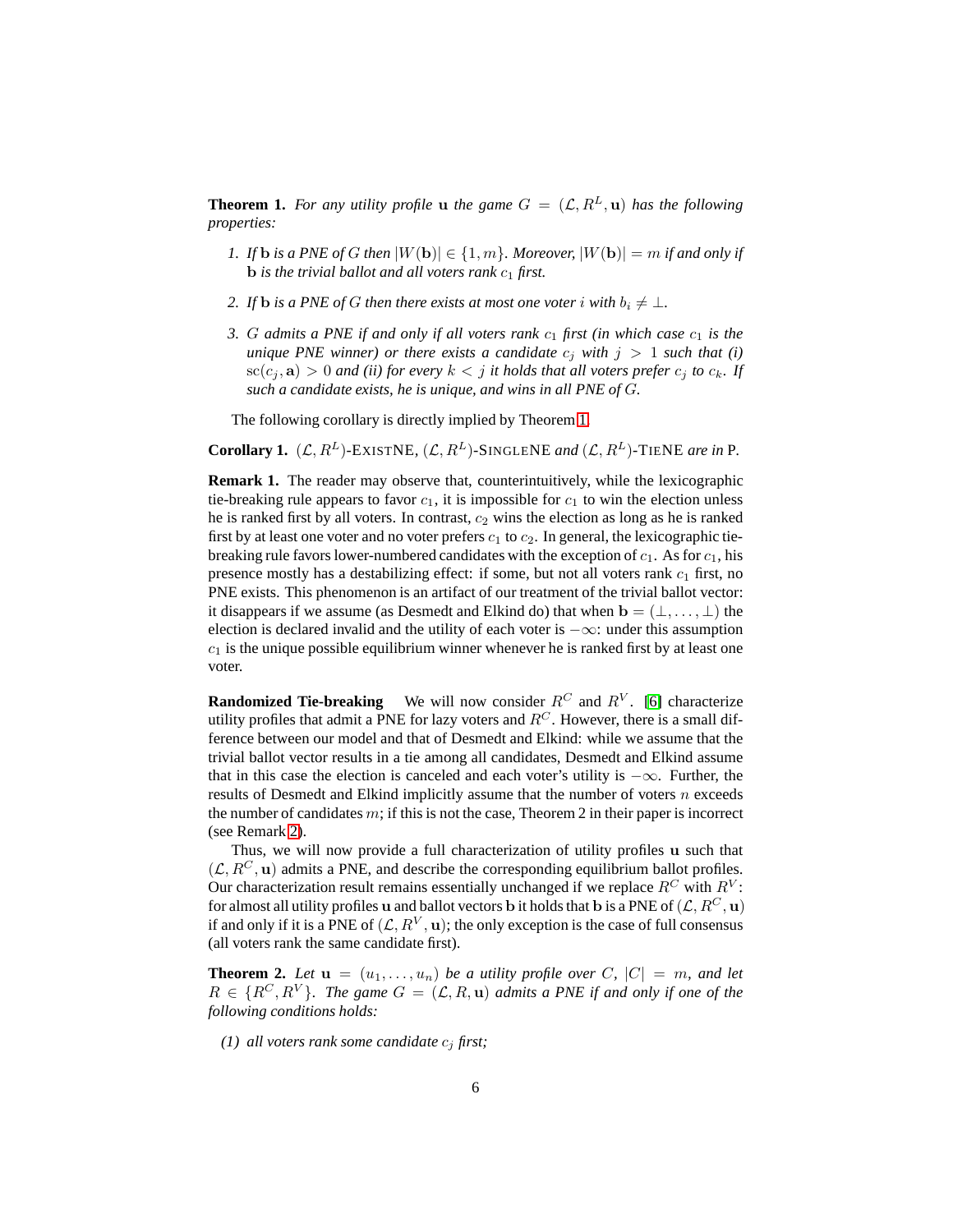- (2) each candidate is ranked first by at most one voter, and, moreover,  $\frac{1}{n} \sum_{i \in N} u_\ell(a_i) \geq$  $\max_{i \in N \setminus \{\ell\}} u_{\ell}(a_i)$  *for each*  $\ell \in N$ *.*
- *(3) there exists a set of candidates*  $X = \{c_{\ell_1}, \ldots, c_{\ell_k}\}$  *with*  $2 \leq k \leq \min(n/2, m)$ *and a partition of the voters into* k *groups* N1, . . . , N<sup>k</sup> *of size* n/k *each such that for each*  $j \in [k]$  *and each*  $i \in N_j$  *we have*  $c_{\ell_j} \succ_i c$  *for all*  $c \in X \setminus \{c_{\ell_j}\}$ *, and, moreover,*  $\frac{1}{k} \sum_{c \in X} u_i(c) \ge \max_{c \in X \setminus \{c_{\ell_j}\}} u_i(c)$ .

*Further, if condition (1) holds for some*  $c_j \in C$ *, then if*  $R = R^C$  *then for each*  $i \in N$ *the game* G *has a PNE where* i *votes for* c<sup>j</sup> *and all other voters abstain, whereas if*  $R = R<sup>V</sup>$  the game G has a PNE where all voters abstain; if condition (2) holds, then G *has a PNE where each voter votes for her top candidate; and if condition (3) holds for some set* X*, then* G *has a PNE where each voter votes for her favorite candidate in* X*. The game* G *has no other PNE.*

<span id="page-6-0"></span>**Remark 2.** Desmedt and Elkind claim (Theorems 1 and 2) that for  $R^C$  and lazy voters a PNE exists if and only if the utility profile satisfies either condition (1) or condition (3) with constraint  $k \leq n/2$  removed. To see why this is incorrect, consider a 2voter election over the candidate set  $C = \{x, y, z\}$ , where voters' utility functions are consistent with preference orders  $x \succ y \succ z$  and  $x \succ z \succ y$ , respectively. According to Desmedt and Elkind, the ballot vector  $(y, z)$  is a PNE of the corresponding game. This is obviously not true: each of the voters would prefer to change her vote to  $x$ . Note, however, that the two characterizations differ only when  $m \geq n$ , and in practice the number of voters usually exceeds the number of candidates.

Desmedt and Elkind show that checking condition (3) of Theorem [2](#page-5-1) is NP-hard; in their proof  $n > m$ , and the proof does not depend on how the trivial ballot is handled. Further, their proof shows that checking whether a given candidate belongs to some such set  $X$  is also NP-hard. On the other hand, Theorem [2](#page-5-1) shows that PNE with singleton winning sets only arise if some candidate is unanimously ranked first, and this condition is easy to check. We summarize these observations as follows.

<span id="page-6-1"></span>**Corollary 2.** *For*  $R \in \{R^C, R^V\}$ *, the problems*  $(L, R)$ *-EXISTNE and*  $(L, R)$ *-TIENE are* NP-complete, whereas  $(L, R)$ -SINGLENE *is in* P.

### <span id="page-6-3"></span>**4 Truth-biased Voters**

For truth-biased voters, our exposition follows the same pattern as for lazy voters: we present some general observations, followed by a quick summary of the results for lexicographic tie-breaking, and conclude by analyzing randomized tie-breaking. The following result is similar in spirit to Proposition [1.](#page-4-0)

<span id="page-6-2"></span>**Proposition 2.** *For every*  $R \in \{R^L, R^C, R^V\}$  *and every utility profile* **u**, *if a ballot vector* **b** is a PNE of  $(\mathcal{T}, R, \mathbf{u})$  then for every voter  $i \in N$  either  $b_i = a_i$ , or  $b_i \in W(\mathbf{b})$ .

*Proof.* Consider a voter  $i \in N$  such that  $a_i \neq b_i$  and  $b_i \notin W(\mathbf{b})$ . Suppose  $a_i \notin W(\mathbf{b})$ . Then, if i changes her vote to  $a_i$ , the new winning set is either  $W(\textbf{b})$  or  $W(\textbf{b}) \cup \{a_i\}$ .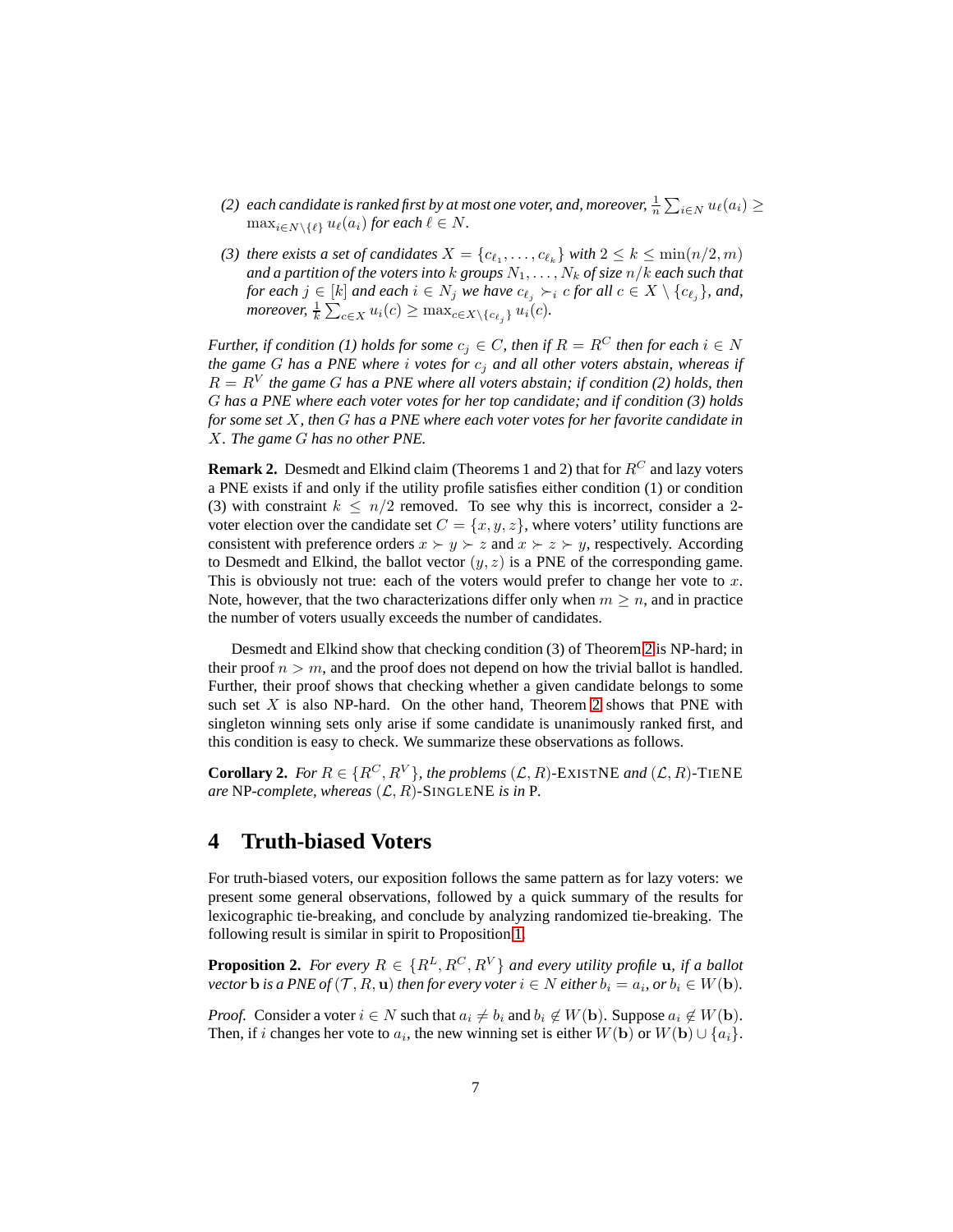In either case, i's utility increases at least by  $\varepsilon$ , a contradiction. Suppose now that  $a_i \in W(\mathbf{b})$ . This means that either  $W(\mathbf{b}) = \{a_i\}$  or  $a_i$  is in a tie with other candidates under b. Then, if i votes for  $a_i$ , the new winning set is just  $\{a_i\}$ , so i's utility increases by at least  $\varepsilon$ , a contradiction again.  $\Box$ 

**Lexicographic Tie-breaking** Obraztsova et al. [\[17\]](#page-12-1) characterize the PNE of the game  $(\mathcal{T}, R^L, \mathbf{u})$ . As their characterization is quite complex, we will not reproduce it here. However, for the purposes of comparison with the lazy voters model, we will use the following description of *truthful* equilibria given by Obraztsova et al.

<span id="page-7-0"></span>**Proposition 3** (Obraztsova et al., Theorem 1)**.** *Consider a utility profile* u*, let* a *be the respective truthful ballot vector, and let*  $j = \min\{r \mid c_r \in W(\mathbf{a})\}$ *. Then* a *is a PNE of*  $(T, R^L, \mathbf{u})$  *if and only if neither of the following conditions holds:* 

- *(1)*  $|W(\mathbf{a})| > 1$ , and there exists a candidate  $c_k \in W(\mathbf{a})$  and a voter i such that  $a_i \neq c_k$  and  $c_k \succ_i c_j$ .
- *(2)*  $H(a) \neq \emptyset$ , and there exists a candidate  $c_k \in H(a)$  and a voter i such that  $a_i \neq c_k$ *,*  $c_k \succ_i c_j$ *, and*  $k < j$ *.*

We will also state a crucial property of non-truthful PNE, identified by Obraztsova et al. For this, we first need the following definition.

**Definition 1.** *Consider a ballot vector* **b***, where candidate*  $c_i$  *is the winner under*  $R^L$ *. A candidate*  $c_k \neq c_j$  *is called a* threshold candidate with respect to **b** *if either (1)*  $k < j$  $and$  sc( $c_k$ , **b**) = sc( $c_j$ , **b**) - 1 *or* (2)  $k > j$  *and* sc( $c_k$ , **b**) = sc( $c_j$ , **b**)*. We denote the set of threshold candidates with respect to* **b** *by*  $T(\mathbf{b})$ *.* 

That is, a threshold candidate is someone who could win the election if he had one additional vote. A feature of all non-truthful PNE is that there must exist at least one threshold candidate. The intuition for this is that, since voters who are not pivotal prefer to vote truthfully, in any PNE that arises under strategic voting, the winner receives just enough votes so as to beat the required threshold (as set by the threshold candidate) and not any more.

<span id="page-7-1"></span>**Lemma 1** (Obraztsova et al., Lemma 2)**.** *Consider a utility profile* u*, let* a *be the respective truthful ballot vector, and let*  $\mathbf{b} \neq \mathbf{a}$  *be a non-truthful PNE of*  $(\mathcal{T}, R^L, \mathbf{u})$ *. Then*  $T(\mathbf{b}) \neq \emptyset$ *. Further,*  $\operatorname{sc}(c_k, \mathbf{b}) = \operatorname{sc}(c_k, \mathbf{a})$  *for every*  $c_k \in T(\mathbf{b})$ *, i.e., all voters whose top choice is*  $c_k$  *vote for*  $c_k$ *.* 

The existence of a threshold candidate is an important observation about the structure of non-truthful PNE, and we will use it repeatedly in the sequel. We note that the winner in a need not necessarily be a threshold candidate in a non-truthful PNE b.

Obraztsova et al. show that, given a candidate  $c_p \in C$  and a score s, it is computationally hard to decide whether the game  $(\mathcal{T}, R^L, \mathbf{u})$  has a PNE b where  $c_p$  wins with a score of s. This problem may appear to be "harder" than  $(\mathcal{T}, R^L)$ -TIENE or  $(\mathcal{T}, R^L)$ -SINGLENE, as one needs to ensure that  $c_p$  obtains a specific score; on the other hand, it does not distinguish between  $c_p$  being the unique top-scorer or being tied with other candidates and winning due to tie-breaking. We now complement this hardness result by showing that all three problems we consider are NP-hard for  $\mathcal T$  and  $R^L$ .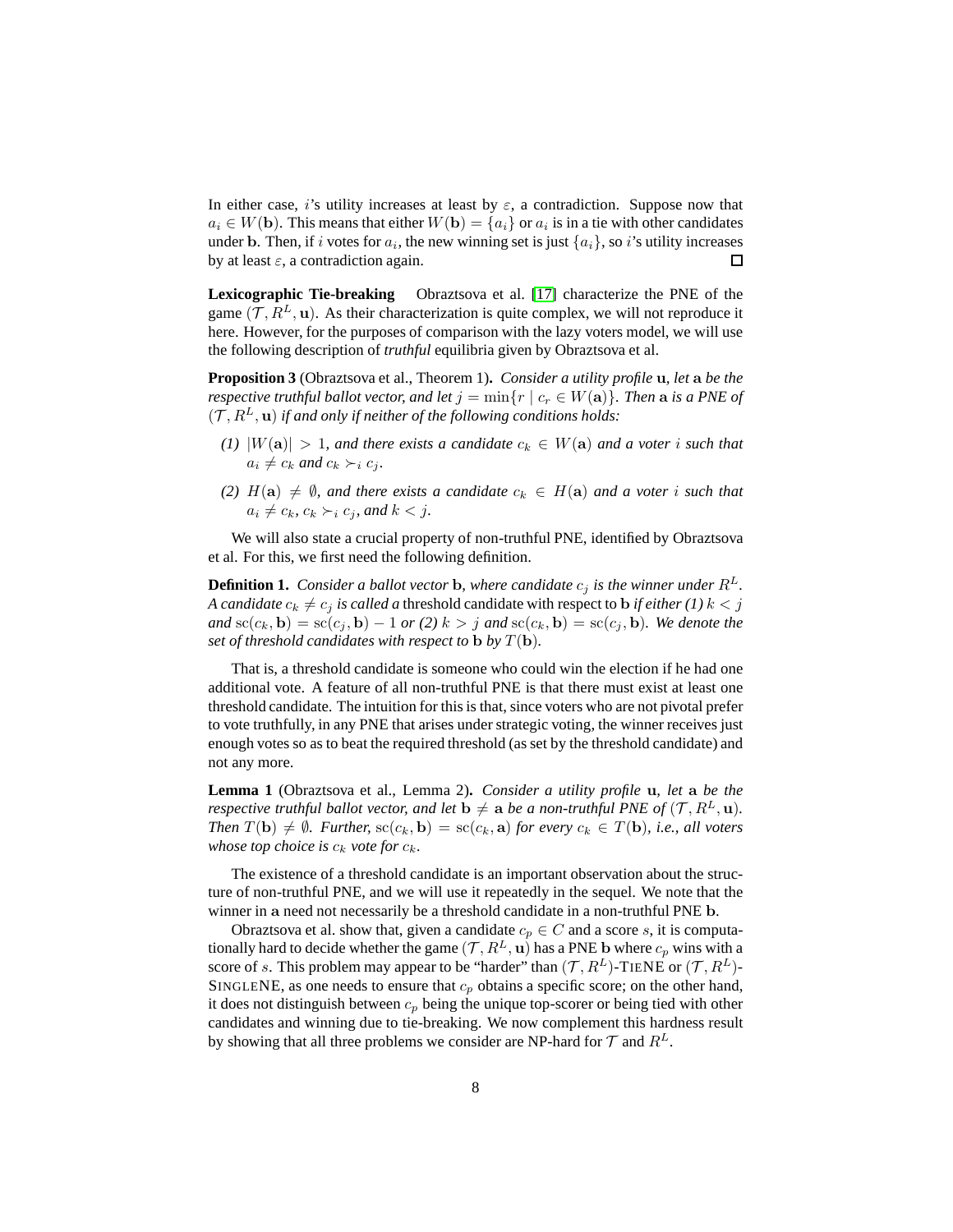<span id="page-8-1"></span>**Theorem 3.**  $(\mathcal{T}, R^L)$ -SINGLENE,  $(\mathcal{T}, R^L)$ -EXISTNE, and  $(\mathcal{T}, R^L)$ -TIENE are NP*complete.*

The proof is by a reduction from MAXIMUM  $k$ -SUBSET INTERSECTION (MSI) (see the supplementary material). Surprisingly, the complexity of MSI was very recently posed as an open problem by Clifford and Popa [\[5\]](#page-12-14); subsequently, MSI was shown to be hard under Cook reductions by Xavier [\[21\]](#page-13-3). Here we first establish NPhardness of MSI under Karp reductions, which may be of independent interest, and then show NP-hardness of our problems by constructing reductions from MSI.

**Randomized Tie-breaking** It turns out that for truth-biased voters the tie-breaking rules  $R^C$  and  $R^V$  induce identical behavior by the voters; unlike for lazy voters, this holds even if all voters rank the same candidate first.

For clarity, we present our characterization result for randomized tie-breaking in three parts. We start by considering PNE with winning sets of size at least 2; the analysis for this case turns out to be very similar to that for lazy voters.

<span id="page-8-2"></span>**Theorem 4.** Let  $\mathbf{u} = (u_1, \ldots, u_n)$  be a utility profile over C,  $|C| = m$ , and let  $R \in \{R^C, R^V\}$ *. The game*  $G = (\mathcal{T}, R, \mathbf{u})$  *admits a PNE with a winning set of size at least* 2 *if and only if one of the following conditions holds:*

- (1) each candidate is ranked first by at most one voter, and, moreover,  $\frac{1}{n} \sum_{i \in N} u_\ell(a_i) \geq$  $\max_{i \in N \setminus \{\ell\}} u_{\ell}(a_i)$  *for each*  $\ell \in N$ *.*
- *(2) there exists a set of candidates*  $X = \{c_{\ell_1}, \ldots, c_{\ell_k}\}$  *with*  $2 \leq k \leq \min(n/2, m)$ *and a partitioning of the voters into* k *groups* N1, . . . , Nk*, of size* n/k *each, such that for each*  $j \in [k]$  *and each*  $i \in N_j$ *, we have*  $c_{\ell_j} \succ_i c$  *for all*  $c \in X \setminus \{c_{\ell_j}\}$ *,* and, moreover,  $\frac{1}{k} \sum_{c \in X} u_i(c) \geq \max_{c \in X \setminus \{c_{\ell_j}\}} u_i(c)$ .

*Further, if condition (1) holds, then* G *has a PNE where each voter votes for her top candidate, and if condition (2) holds for some* X*, then* G *has a PNE where each voter votes for her favorite candidate in* X*. The game* G *has no other PNE.*

The case where the winning set is a singleton is surprisingly complicated. We will first characterize utility profiles that admit a truthful PNE with this property.

<span id="page-8-3"></span>**Theorem 5.** Let  $\mathbf{u} = (u_1, \ldots, u_n)$  be a utility profile over C, let  $R \in \{R^C, R^V\}$ , *and suppose that*  $W(a) = \{c_j\}$  *for some*  $c_j \in C$ *. Then* a *is a PNE of the game*  $G = (\mathcal{T}, R, \mathbf{u})$  *if and only if for every*  $i \in N$  *and every*  $c_k \in H(\mathbf{a}) \setminus \{a_i\}$ , *it holds that*  $c_i \succ_i c_k$ .

Finally, we consider elections that have non-truthful equilibria with singleton winning sets.

<span id="page-8-0"></span>**Theorem 6.** *Let*  $\mathbf{u} = (u_1, \ldots, u_n)$  *be a utility profile over* C, let  $R \in \{R^C, R^V\}$ *, and consider a ballot vector* **b** *with*  $W(\mathbf{b}) = \{c_i\}$  *for some*  $c_i \in C$  *and*  $b_r \neq a_r$  *for some*  $r ∈ N$ *. Then* **b** *is a PNE of the game*  $G = (T, R, u)$  *if and only if all of the following conditions hold:*

$$
(1) \ \ b_i \in \{a_i, c_j\} \ \text{for all} \ i \in N;
$$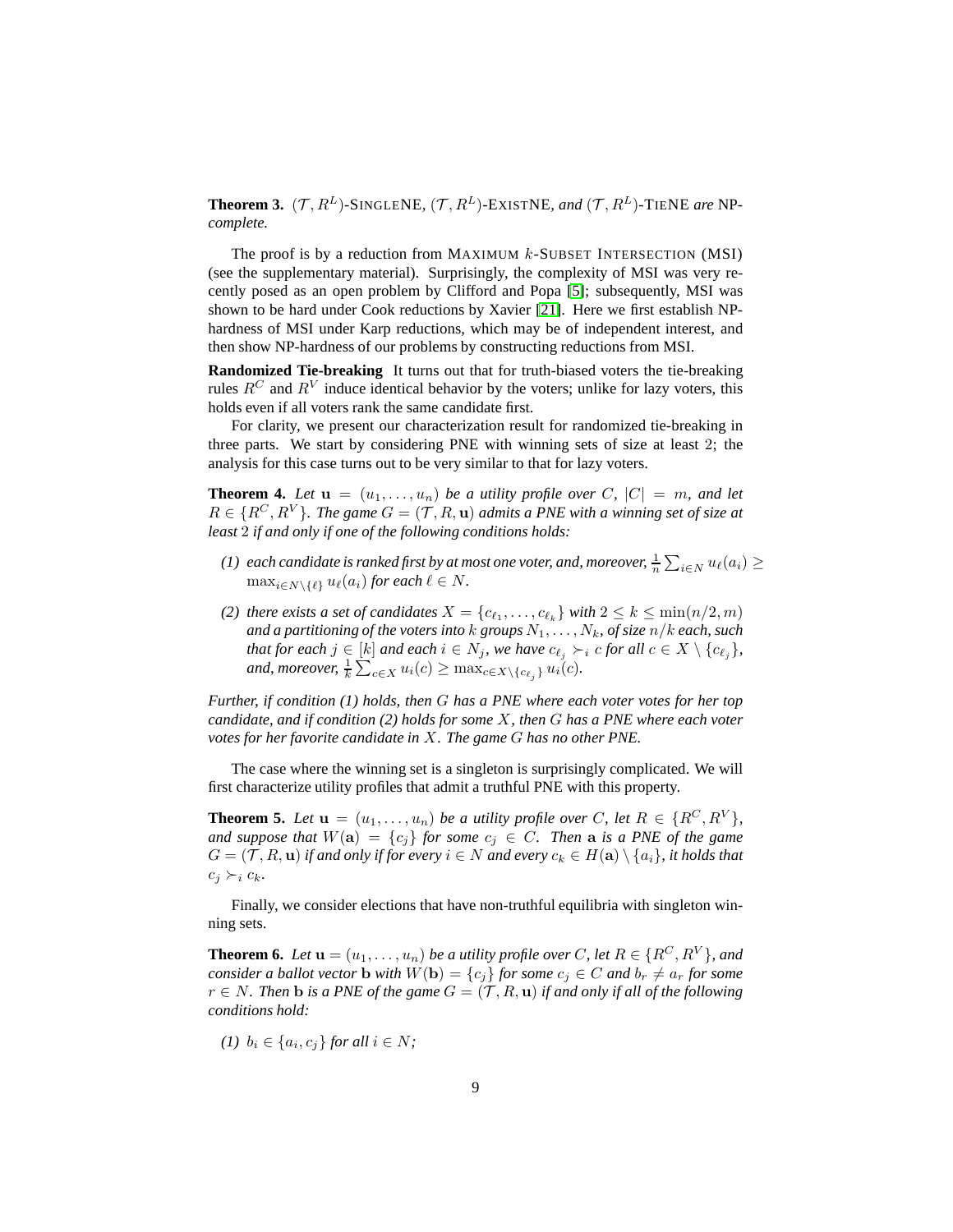- $(2)$   $H(\mathbf{b}) \neq \emptyset$ *;*
- *(3)*  $c_i \succ_i c_k$  *for all*  $i \in N$  *and all*  $c_k \in H(\mathbf{b}) \setminus \{b_i\}$ ;
- *(4) for every candidate*  $c_{\ell} \in H'(\mathbf{b})$  *and each voter*  $i \in N$  *with*  $b_i = c_j$ *, i prefers*  $c_j$ *to the lottery where a candidate is chosen from*  $H(\mathbf{b}) \cup \{c_j, c_\ell\}$  *according to* R.

We now consider the complexity of EXISTNE, TIENE, and SINGLENE for truthbiased voters and randomized tie-breaking. The reader may observe that the characterization of PNE with ties in Theorem [6](#page-8-0) is essentially identical to the one in Theorem [2.](#page-5-1) As a consequence, we immediately obtain that  $(\mathcal{T}, R^C)$ -TIENE and  $(\mathcal{T}, R^V)$ -TIENE are NP-hard. For EXISTNE and SINGLENE, a simple modification of the proof of Theorem [3](#page-8-1) shows that these problems remain hard under randomized tie-breaking. These observations are summarized in the following corollary.

<span id="page-9-0"></span>**Corollary 3.** For  $R \in \{R^C, R^V\}$ ,  $(\mathcal{T}, R)$ -SINGLENE,  $(\mathcal{T}, R)$ -TIENE, and  $(\mathcal{T}, R)$ -EXISTNE *are* NP*-complete.*

### **5 Comparison**

We are finally in a position to compare the different models considered in this paper. **Tie-breaking rules** We have demonstrated that in equilibrium the two randomized tiebreaking rules ( $R^C$  and  $R^V$ ) induce very similar voter behavior, and identical election outcomes, both for lazy and for truth-biased voters. This is quite remarkable, since under truthful voting these tie-breaking rules can result in very different lotteries. In contrast, there is a substantial difference between the randomized rules and the lexicographic rule. For instance, when voters are lazy, EXISTNE is NP-hard for  $R^C$  and  $R^V$ , but polynomial-time solvable for  $R^L$ . Further, the lexicographic rule is, by definition, not anonymous, and Theorem [1](#page-5-0) demonstrates that candidates with smaller indices have a substantial advantage. For truth-biased voters the impact of tie-breaking rules is less clear: while we have obtained NP-hardness results for all three rules, it appears that, in contrast with lazy voters, for truth-biased voters randomized tie-breaking induces "simpler" PNE than lexicographic tie-breaking.

**Lazy vs. truth-biased voters** Under lexicographic tie-breaking, the sets of equilibria induced by the two types of secondary preferences are incomparable: there exists a utility profile u such that the sets of candidates who can win in PNE of  $(\mathcal{L}, R^L, \mathbf{u})$  and  $(\mathcal{T}, R^{\bar{L}}, \mathbf{u})$  are disjoint.

**Example 1.** Let  $C = \{c_1, c_2, c_3\}$ , and consider a 4-voter election with one vote of the form  $c_2 \succ c_3 \succ c_1$ , and three votes of the form  $c_3 \succ c_2 \succ c_1$ . The only PNE of  $(L, R^L, \mathbf{u})$  is  $(c_2, \perp, \perp, \perp)$ , where  $c_2$  wins, whereas the only PNE of  $(\mathcal{T}, R^L, \mathbf{u})$  is  $(c_2, c_3, c_3, c_3)$ , where  $c_3$  wins.

For randomized tie-breaking, the situation is more interesting. For concreteness, let us focus on  $R^C$ . Note first that the utility profiles for which there exist PNE with winning sets of size 2 or more are the same for both voter types. Further, if  $(L, R^C, u)$ has a PNE b with  $|W(\mathbf{b})| = 1$  (which happens only if there is a unanimous winner),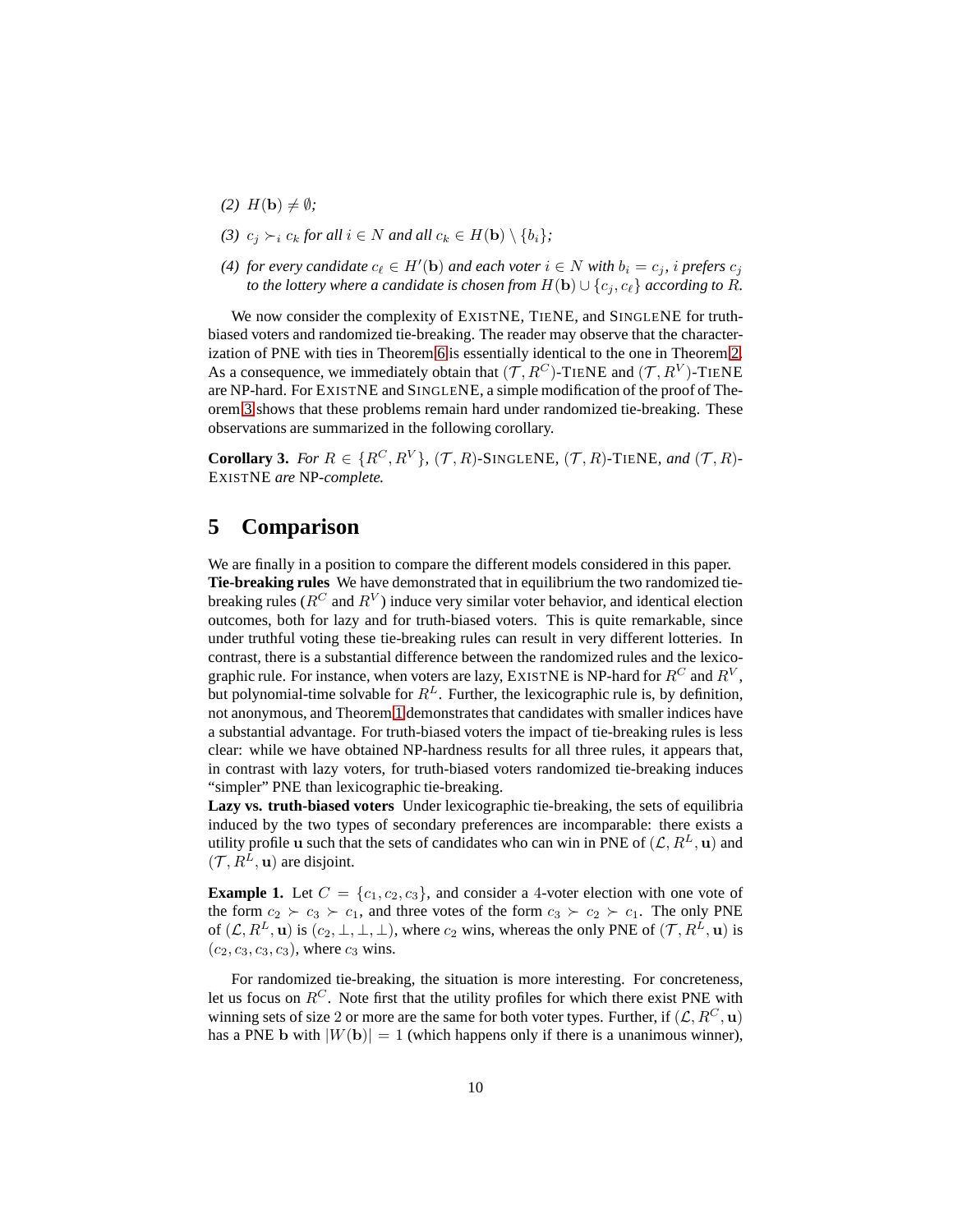then b is also a PNE of  $(\mathcal{T}, R^C, \mathbf{u})$ . However,  $(\mathcal{T}, R^C, \mathbf{u})$  may have additional PNE, including some non-truthful ones. In particular, for truth-biased voters, the presence of a strong candidate is sufficient for stability: Proposition [3](#page-7-0) implies that if there exists  $a \ c \in C$  such that  $\operatorname{sc}(c, \mathbf{a}) \geq \operatorname{sc}(c', \mathbf{a}) + 2$  for all  $c' \in C \setminus \{c\}$ , then for any  $R \in C$  ${R^L, R^C, R^V}$  the ballot vector a is a PNE of  $(\mathcal{T}, R, \mathbf{u})$  with  $W(\mathbf{a}) = \{c\}.$ 

**Existence of PNE** One can argue that, when the number of voters is large relative to the number of candidates, under reasonable probabilistic models of elections, the existence of a strong candidate (as defined in the previous paragraph) is exceedingly likely (we omit the formal statement of this result and its proof due to space constraints), so elections with truth-biased voters typically admit stable outcomes; this is corroborated by the experimental results of [\[20\]](#page-13-1). In contrast, for lazy voters stability is more difficult to achieve, unless there is a candidate that is unanimously ranked first: under randomized tie-breaking rules, there needs to be a very precise balance among the candidates that end up being in  $W(\mathbf{b})$ , and under  $R^L$  the eventual winner has to Pareto-dominate all candidates that lexicographically precede him. Either of these conditions appears to be quite difficult to satisfy in a large election.

**Quality of PNE** In all of our models, a candidate ranked last by all voters cannot be elected, in contrast to the basic game-theoretic model for Plurality voting. However, not all non-desirable outcomes are eliminated: under  $R^V$  and  $R^C$  both lazy voters and truth-biased voters can still elect a Pareto-dominated candidate with non-zero probability in PNE. This has been shown for lazy voters and  $R^C$  by [\[6\]](#page-12-0) (Example 1), and the same example works for truth-biased voters and for  $R^V$ . A similar construction shows that a Pareto-dominated candidate may win under  $R^L$  when voters are truth-biased. In contrast, lazy voters cannot elect a Pareto-dominated candidate under  $R<sup>L</sup>$ : Theorem [1](#page-5-0) shows that the winner has to be ranked first by some voter.

We can also measure the quality of PNE by analyzing the Price of Anarchy (PoA) in both models. The study of PoA in the context of voting has been recently initiated by Branzei et al. [\[4\]](#page-12-15). The additive version of PoA, which was considered by Branzei et al., is defined as the worst-case difference between the score of the winner under truthful voting and the truthful score of a PNE winner. It turns out that PoA can be quite high, both for lazy and truth-biased voters. To illustrate this, we provide in the supplementary material two examples showing that under lexicographic tie-breaking  $PoA = \Omega(n)$  in both models. Similar results can be established for randomized tie-breaking as well.

Even though the PoA results are not encouraging, this is only a worst-case analysis and we expect PNE to have a better performance on average. For the truth-biased model, this is also supported by the experimental evaluation of Thompson et al. [\[20\]](#page-13-1), who showed that in the truth-biased model most PNE identified in their simulations had good social welfare properties. Formalizing this observation, i.e., providing averagecase analysis of the quality of PNE in voting games, is a promising topic for future work.

#### **6 Extension: Principled Voters**

The results of this paper can be extended to the setting where some of the voters are *principled*, i.e., always vote truthfully (and never abstain). Due to space constraints,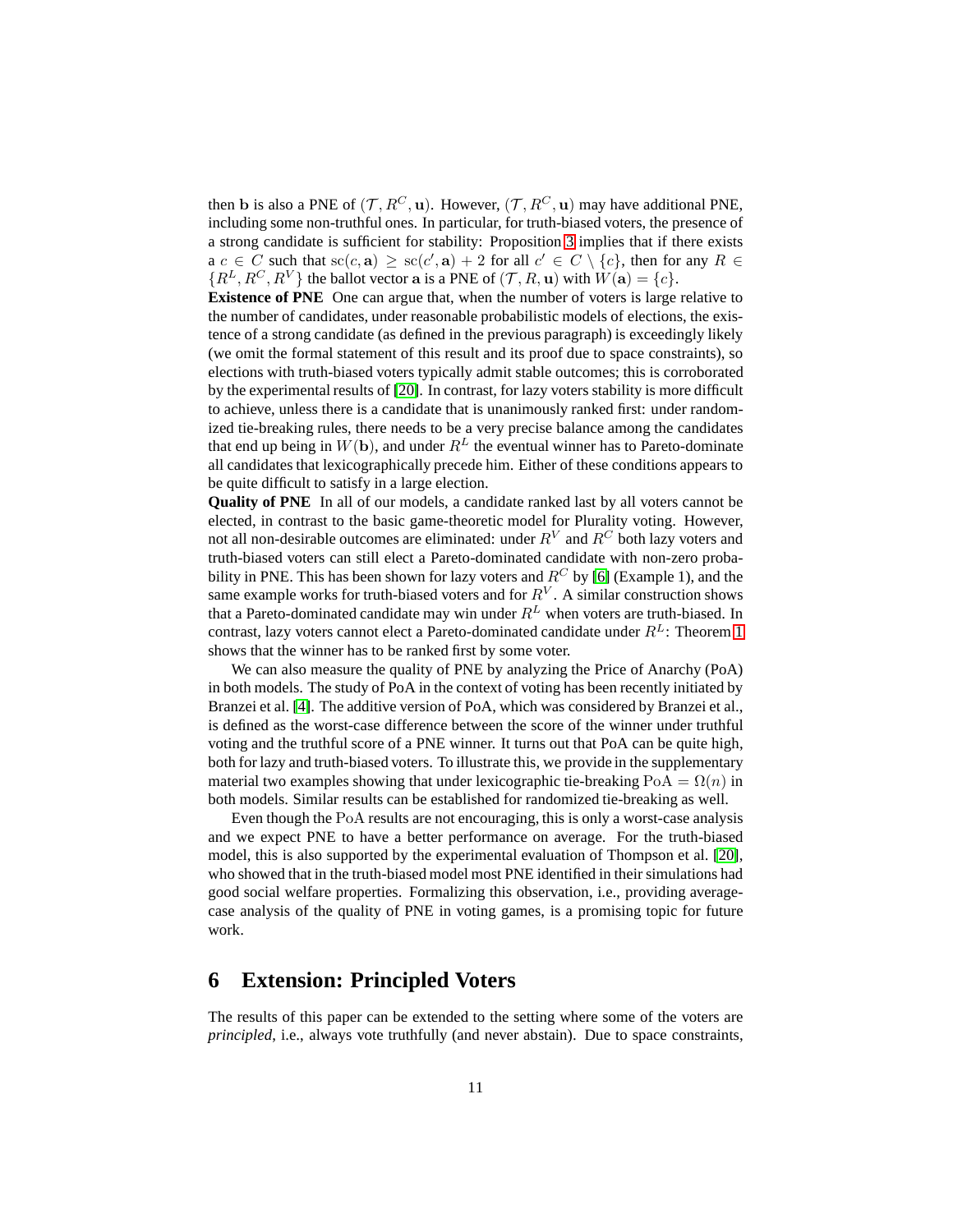we relegate the formal statements of our results for this extended model to the supplementary material. Briefly, the presence of principled voters has the strongest effect on lazy voters and lexicographic tie-breaking, whereas for other settings the effect is less pronounced. All computational problems that were easy in the standard model remain easy in the extended model (and, obviously, all hard problems remain hard). Finally, in the presence of principled voters the random candidate tie-breaking rule is no longer equivalent to the random voter tie-breaking rule.

# **7 Conclusions and Future Work**

We have characterized PNE of Plurality voting for several combinations of secondary preferences and tie-breaking rules. Our complexity results are summarized in Table [1.](#page-11-0) A promising direction for future work is to investigate more general classes of tiebreaking rules. It is also interesting to consider the complexity of various refinements of Nash equilibria for our models, such as strong Nash equilibria (for which an analysis for  $T$  and  $R^L$  can be found in the work of Obraztsova et al. [\[17\]](#page-12-1)), or subgame-perfect Nash equilibria for settings where voters submit their ballots one by one; see [\[6\]](#page-12-0) and [\[22\]](#page-13-4) for some results about such equilibria.

|                       | <b>SINGLENE</b> | <b>TIENE</b>   | <b>EXISTNE</b> |
|-----------------------|-----------------|----------------|----------------|
| $(\mathcal{L},R^L)$   | $P$ (Cor. 1)    | $P$ (Cor. 1)   | P (Cor. 1)     |
| $(\mathcal{L},R^{C})$ | $P$ (Cor. 2)    | $NPc$ (Cor. 2) | $NPc$ (Cor. 2) |
| $(\mathcal{L}, R^V)$  | $P$ (Cor. 2)    | $NPc$ (Cor. 2) | $NPc$ (Cor. 2) |
| $(\mathcal{T}, R^L)$  | $NPc$ (Thm. 3)  | $NPc$ (Thm. 3) | $NPc$ (Thm. 3) |
| $(\mathcal{T}, R^C)$  | $NPc$ (Cor. 3)  | $NPc$ (Cor. 3) | $NPc$ (Cor. 3) |
| $({\cal T},R^V)$      | $NPc$ (Cor. 3)  | $NPc$ (Cor. 3) | $NPc$ (Cor. 3) |

<span id="page-11-0"></span>Table 1: Complexity results: P stands for "polynomial-time solvable", NPc stands for "NP-complete".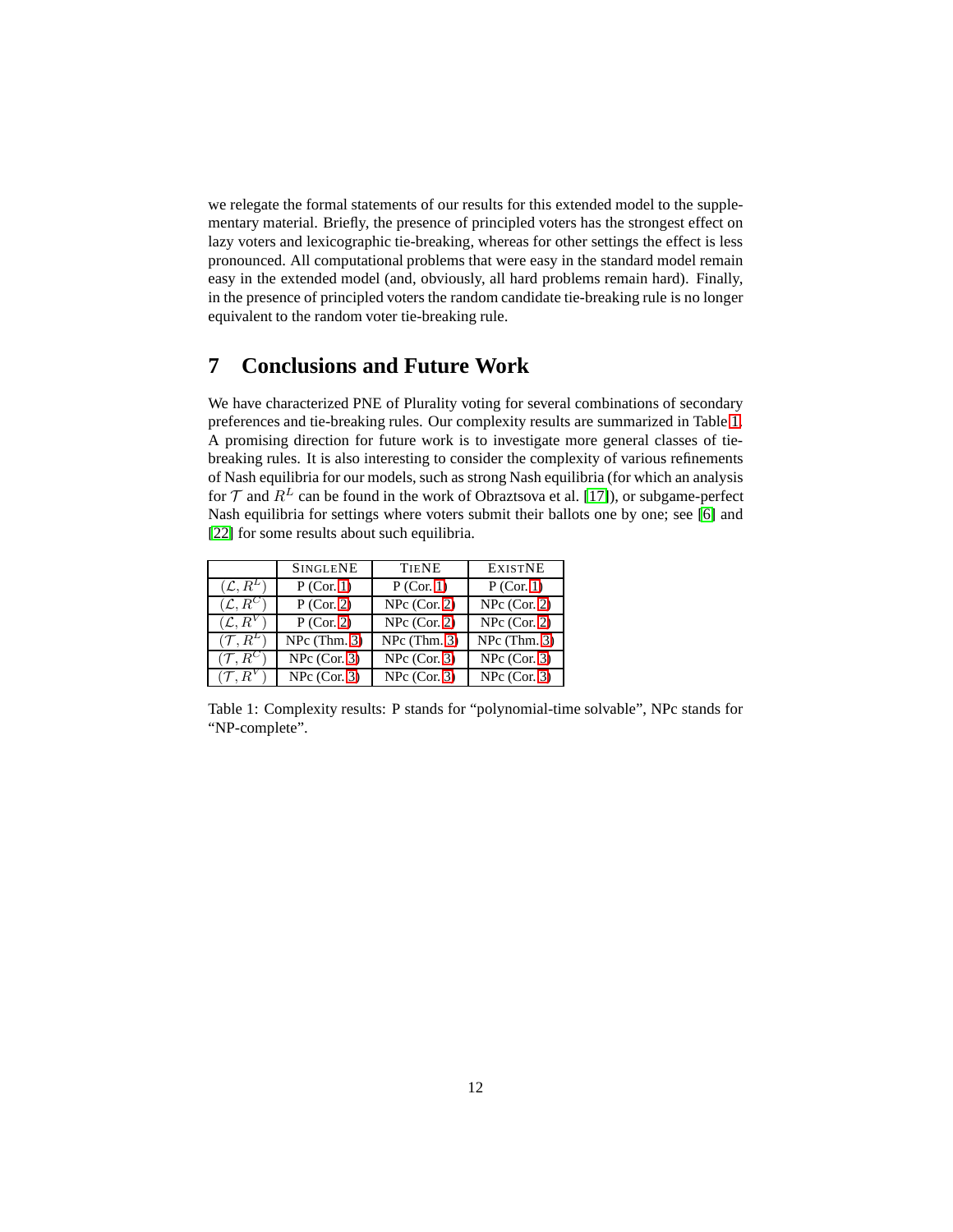### <span id="page-12-13"></span>**References**

- [1] H. Aziz, S. Gaspers, N. Mattei, N. Narodytska, and T. Walsh. Ties matter: Complexity of manipulation when tie-breaking with a random vote. In *AAAI'13*, pages 74–80, 2013.
- <span id="page-12-7"></span><span id="page-12-6"></span>[2] M. Battaglini. Sequential voting with abstention. *Games and Economic Behavior*, 51:445–463, 2005.
- <span id="page-12-15"></span>[3] T. Borgers. Costly voting. *American Economic Review*, 94(1):57–66, 2004.
- <span id="page-12-14"></span>[4] S. Branzei, I. Caragiannis, J. Morgenstern, and A. D. Procaccia. How bad is selfish voting? In *AAAI*, pages 138–144, 2013.
- <span id="page-12-0"></span>[5] R. Clifford and A. Popa. Maximum subset intersection. *Information Processing Letters*, 111(7):323–325, 2011.
- [6] Y. Desmedt and E. Elkind. Equilibria of plurality voting with abstentions. In *ACM EC'10*, pages 347–356, 2010.
- <span id="page-12-8"></span><span id="page-12-4"></span>[7] A. Dhillon and B. Lockwood. When are plurality rule voting games dominancesolvable? *Games and Economic Behavior*, 46:55–75, 2004.
- <span id="page-12-2"></span>[8] B. Dutta and A. Sen. Nash implementation with partially honest individuals. *Games and Economic Behavior*, 74(1):154–169, 2012.
- <span id="page-12-16"></span>[9] R. Farquharson. *Theory of Voting*. Yale University Press, 1969.
- [10] M. R. Garey and D. S. Johnson. *Computers and Intractability: A Guide to the Theory of NP-Completeness*. W. H. Freeman & Co., New York, NY, USA, 1979.
- <span id="page-12-10"></span><span id="page-12-9"></span>[11] M. Lombardi and N. Yoshihara. A full characterization of Nash implementation with strategy space reduction. *Economic Theory*, 54(1):131–151, 2013.
- <span id="page-12-3"></span>[12] R. Meir, M. Polukarov, J. S. Rosenschein, and N. R. Jennings. Convergence to equilibria of plurality voting. In *AAAI'10*, pages 823–828, 2010.
- <span id="page-12-5"></span>[13] H. Moulin. Dominance solvable voting schemes. *Econometrica*, 47:1337–1351, 1979.
- [14] R. Myerson and R. Weber. A theory of voting equilibria. *American Political Science Review*, 87(1):102–114, 1993.
- <span id="page-12-12"></span>[15] S. Obraztsova and E. Elkind. On the complexity of voting manipulation under randomized tie-breaking. In *IJCAI'11*, pages 319–324, 2011.
- <span id="page-12-11"></span>[16] S. Obraztsova, E. Elkind, and N. Hazon. Ties matter: Complexity of voting manipulation revisited. In *AAMAS'11*, pages 71–78, 2011.
- <span id="page-12-1"></span>[17] S. Obraztsova, E. Markakis, and D. R. M. Thompson. Plurality voting with truthbiased agents. In *SAGT'13*, pages 26–37, 2013.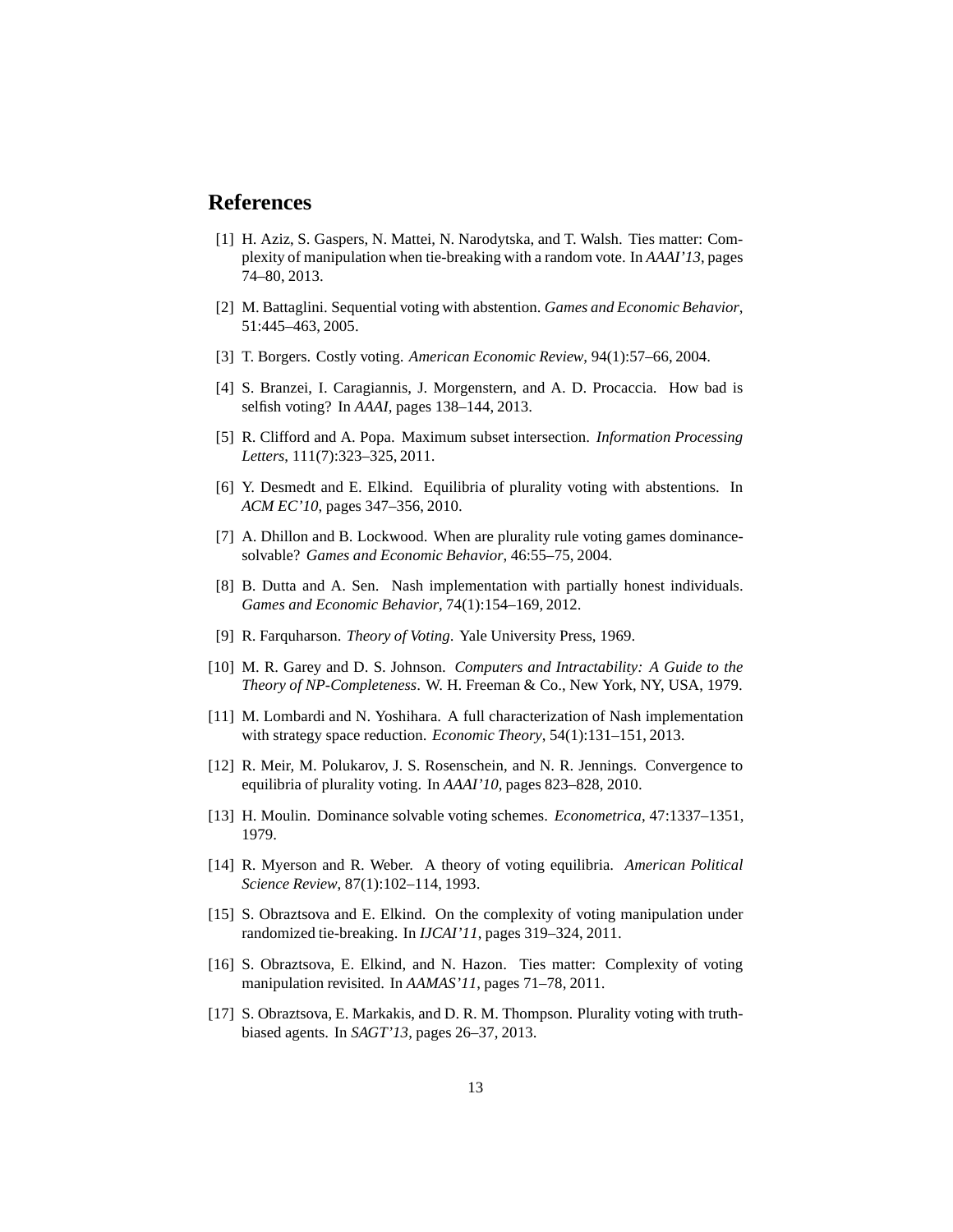- <span id="page-13-2"></span>[18] M. Schulze. A new monotonic, clone-independent, reversal symmetric, and condorcet-consistent single-winner election method. *Social Choice and Welfare*, 36(2):267–303, 2011.
- <span id="page-13-1"></span><span id="page-13-0"></span>[19] F. D. Sinopoli and G. Iannantuoni. On the generic strategic stability of Nash equilibria if voting is costly. *Economic Theory*, 25(2):477–486, 2005.
- <span id="page-13-3"></span>[20] D. R. M. Thompson, O. Lev, K. Leyton-Brown, and J. S. Rosenschein. Empirical analysis of plurality election equilibria. In *AAMAS'13*, pages 391–398, 2013.
- <span id="page-13-4"></span>[21] E. Xavier. A note on a maximum k-subset intersection problem. *Information Processing Letters*, 112(12):471–472, 2012.
- [22] L. Xia and V. Conitzer. Stackelberg voting games: Computational aspects and paradoxes. In *AAAI'10*, pages 805–810, 2010.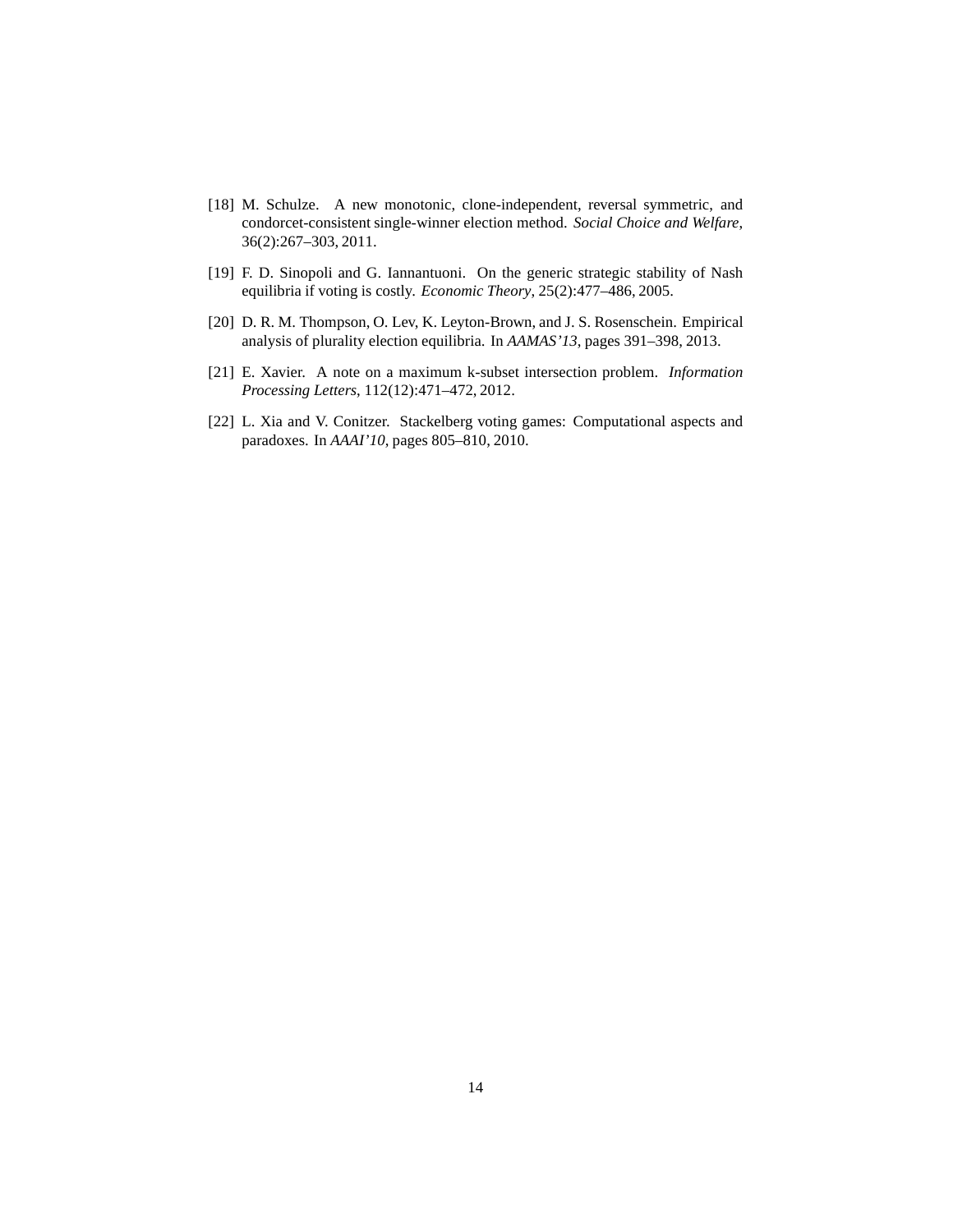#### **A Proofs Omitted from Section 3**

**Theorem [1.](#page-5-0)** *For any utility profile* **u** *the game*  $G = (\mathcal{L}, R^L, \mathbf{u})$  *has the following properties:*

- *1. If* **b** *is a PNE of G then*  $|W(\mathbf{b})| \in \{1, m\}$ *. Moreover,*  $|W(\mathbf{b})| = m$  *if and only if* **b** is the trivial ballot and all voters rank  $c_1$  first.
- *2. If* **b** *is a PNE of G then there exists at most one voter i with*  $b_i \neq \bot$ *.*
- *3. G admits a PNE if and only if all voters rank*  $c_1$  *first (in which case*  $c_1$  *is the unique PNE winner) or there exists a candidate*  $c_i$  *with*  $j > 1$  *such that* (*i*)  $\operatorname{sc}(c_i, \mathbf{a}) > 0$  *and (ii) for every*  $k < j$  *it holds that all voters prefer*  $c_i$  *to*  $c_k$ *. If such a candidate exists, he is unique, and wins in all PNE of* G*.*

*Proof.* Fix a utility profile **u** and a ballot **b** such that **b** is a PNE of  $G = (\mathcal{L}, R^L, \mathbf{u})$ .

To prove the first claim, suppose first that  $1 < |W(\mathbf{b})|$  and b is not trivial. Then there are two candidates  $c_j, c_k \in W(\mathbf{b}), j < k$ , such that  $\operatorname{sc}(c_j, \mathbf{b}) > 0$  and  $\operatorname{sc}(c_k, \mathbf{b}) >$ 0. Hence, there exists at least one voter who votes for  $c_k$ . However, the election outcome will not change if this voter abstains, a contradiction with b being a PNE of G. Now, suppose that b is trivial. In this case  $W(\mathbf{b}) = C$  and  $c_1$  wins. If any voter prefers some other candidate  $c$  to  $c_1$ , she can improve her utility by voting for  $c$ , as this will change the election outcome to  $c$ . On the other hand, if all voters rank  $c_1$  first, the trivial ballot is clearly a PNE.

The second claim follows from our first claim and Proposition [1.](#page-4-0)

To prove the third claim, suppose that there exists a candidate  $c_j$ ,  $j > 1$ , satisfying conditions (i) and (ii). Consider a ballot vector **b** where  $b_i = c_j$  for some voter i with  $a_i = c_j$  (the existence of such voter is guaranteed by condition (i)) and  $b_{i'} = \perp$  for all  $i' \in N \setminus \{i\}$ . Voter i cannot benefit from voting for another candidate or abstaining, as this will change the election outcome to one she likes less than the current outcome. Any other voter can only change the election outcome if she votes for a candidate  $c_k$ with  $k < j$ . But then condition (ii) implies that no voter wants the election outcome to change in this way. Conversely, suppose that b is a PNE. We have argued that either b is trivial or  $b_i = c_j$  for some  $i \in N$  and some  $c_j \in C$  and  $b_{i'} = \bot$  for all  $i' \in N \setminus \{i\}$ . In the latter case, if  $c_j \neq a_i$ , voter i can improve her utility by voting for  $a_i$ . Moreover, if  $j = 1$ , voter i can improve her utility by abstaining, as  $c_1$  would remain the election winner in this case. Finally, if there exists a candidate  $c_k$  with  $k < j$  such that some voter i' prefers  $c_k$  to  $c_j$ , then i' can change the election outcome to  $c_k$  by voting for  $c_k$ .

It remains to show that conditions (i) and (ii) can be satisfied by at most one candidate. To see this, note that if both  $c_j$  and  $c_k$  satisfy condition (i) and  $j \, \leq k$ , then  $c_k$ violates condition (ii), as the voter who ranks  $c_j$  first clearly prefers  $c_j$  to  $c_k$ .  $\Box$ 

**Theorem [2.](#page-5-1)** Let  $\mathbf{u} = (u_1, \ldots, u_n)$  be a utility profile over C,  $|C| = m$ , and let  $R \in \{R^C, R^V\}$ . The game  $G = (\mathcal{L}, R, u)$  admits a PNE if and only if one of the *following conditions holds:*

*(1) all voters rank some candidate*  $c_j$  *first;*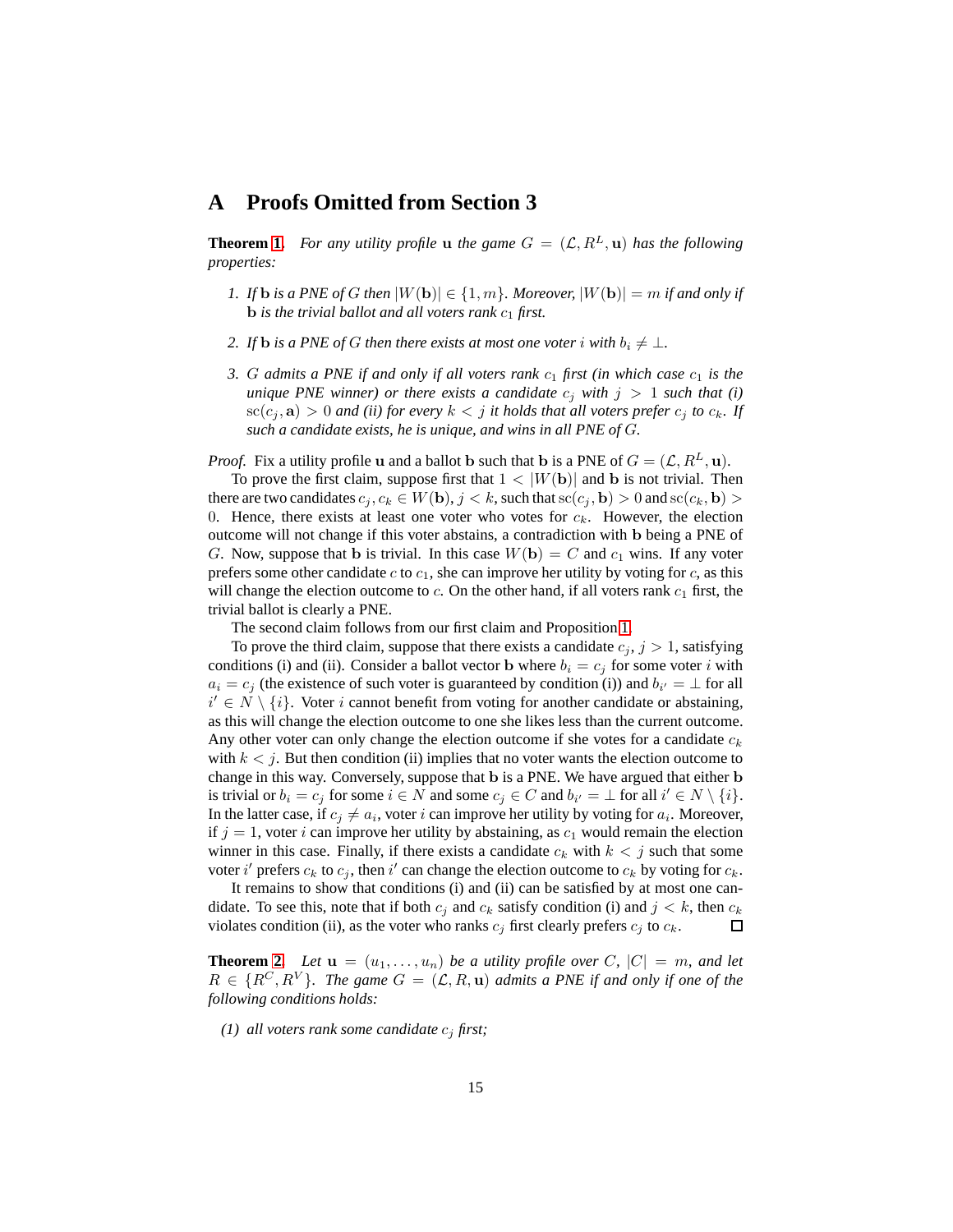- (2) each candidate is ranked first by at most one voter, and, moreover,  $\frac{1}{n} \sum_{i \in N} u_\ell(a_i) \geq$  $\max_{i \in N \setminus \{\ell\}} u_{\ell}(a_i)$  *for each*  $\ell \in N$ *.*
- *(3) there exists a set of candidates*  $X = \{c_{\ell_1}, \ldots, c_{\ell_k}\}$  *with*  $2 \leq k \leq \min(n/2, m)$ *and a partition of the voters into*  $k$  *groups*  $N_1, \ldots, N_k$  *of size*  $n/k$  *each such that for each*  $j \in [k]$  *and each*  $i \in N_j$  *we have*  $c_{\ell_j} \succ_i c$  *for all*  $c \in X \setminus \{c_{\ell_j}\}$ *, and, moreover,*  $\frac{1}{k} \sum_{c \in X} u_i(c) \geq \max_{c \in X \setminus \{c_{\ell_j}\}} u_i(c)$ .

*Further, if condition (1) holds for some*  $c_j \in C$ *, then if*  $R = R^C$  *then for each*  $i \in N$ *the game* G *has a PNE where* i *votes for* c<sup>j</sup> *and all other voters abstain, whereas if*  $R = R<sup>V</sup>$  the game G has a PNE where all voters abstain; if condition (2) holds, then G *has a PNE where each voter votes for her top candidate; and if condition (3) holds for some set* X*, then* G *has a PNE where each voter votes for her favorite candidate in* X*. The game* G *has no other PNE.*

*Proof.* It is easy to see that any of the conditions  $(1)$ – $(3)$  is sufficient for the existence of PNE, with ballot vectors described in the statement of the theorem witnessing this. We will now show that satisfying at least one of these conditions is necessary for the existence of a PNE, and that no other ballot vector is a PNE. Fix a tie-breaking rule  $R \in \{R^C, R^V\}$ , a utility profile u, and suppose that a ballot vector **b** is a PNE of  $(\mathcal{L}, R, \mathbf{u})$ . We will argue that u satisfies one of the conditions (1)–(3).

Suppose first that  $W(\mathbf{b}) = \{c_i\}$  for some  $c_i \in C$ . By Proposition [1](#page-4-0) there exists a voter  $i \in N$  with  $b_i = c_j$ , and  $b_{i'} = \perp$  for all  $i' \in N \setminus \{i\}$ . It has to be the case that  $a_i = c_j$ : otherwise voter i can make  $a_i$  the unique winner by changing her vote to  $a_i$ , thus increasing her utility. Now, suppose that  $a_{i'} \neq c_j$  for some  $i' \in N \setminus \{i\}$ . If voter i' changes her ballot to  $c_{\ell} = a_{i'}$ , the new winning set is  $\{c_j, c_{\ell}\}\$ . Now, if  $R = R^C$ , the overall utility of i' is given by  $\frac{1}{2}(u_{i'}(c_\ell) + u_{i'}(c_j))$ , and if  $R = R^V$ , the overall utility of i' is given by  $\lambda u_{i'}(c_\ell) + (1 - \lambda)u_{i'}(c_j)$ , where  $\lambda \ge \frac{1}{n}$  (this is because voter i' herself ranks  $c_{\ell}$  above  $c_j$ ). In both cases, i' can increase her utility by voting  $c_{\ell}$ , a contradiction. Hence, it has to be the case that all voters rank  $c_j$  first, i.e., condition (1) is satisfied.

Now, suppose that  $|W(\mathbf{b})| > 1$ . We will argue that in this case either all voters abstain or no voter abstains. Indeed, suppose that  $b_i = \perp, b_\ell \neq \perp$  for some  $i, \ell \in N$ , i.e., each candidate in  $W(\mathbf{b})$  receives at least one vote. If, instead of abstaining, i votes for her most preferred candidate in  $W(\mathbf{b})$ , this candidate becomes the unique election winner. In contrast, under b i's least preferred candidate in  $W(\mathbf{b})$  wins with positive probability: this is immediate for  $R = R^C$ , and for  $R = R^V$  this holds because for every  $c_j \in W(\mathbf{b})$  there exists a voter i' with  $b_{i'} = c_j$ , and  $c_j$  wins whenever ties are broken according to the preferences of voter  $i'$ . Thus,  $i$  can improve her utility by changing her vote, a contradiction. Hence, if  $|W(\mathbf{b})| = k$  and b is not trivial, each candidate in  $W(\mathbf{b})$  receives exactly  $n/k$  votes.

In particular, if  $|W(\mathbf{b})| = n$  and b is not trivial, each candidate in  $W(\mathbf{b})$  receives exactly one vote. We will argue that in this case condition (2) is satisfied. We will first prove that  $b_i = a_i$  for all  $i \in N$ . Indeed, suppose that  $b_i \neq a_i$  for some  $i \in N$ , and consider the ballot vector  $\mathbf{b}' = (\mathbf{b}_{-i}, a_i)$ . If  $a_i \in W(\mathbf{b})$ , then  $W(\mathbf{b}') = \{a_i\}$ , whereas under b voter i's least preferred candidate in  $W(\mathbf{b})$  wins with positive probability. If  $a_i \notin W(\mathbf{b})$ , we have  $W(\mathbf{b}') = (W(\mathbf{b}) \setminus \{b_i\}) \cup \{a_i\}$ , so  $U_i(\mathbf{b}') = U_i(\mathbf{b}) + \frac{1}{n}(u_i(a_i) -$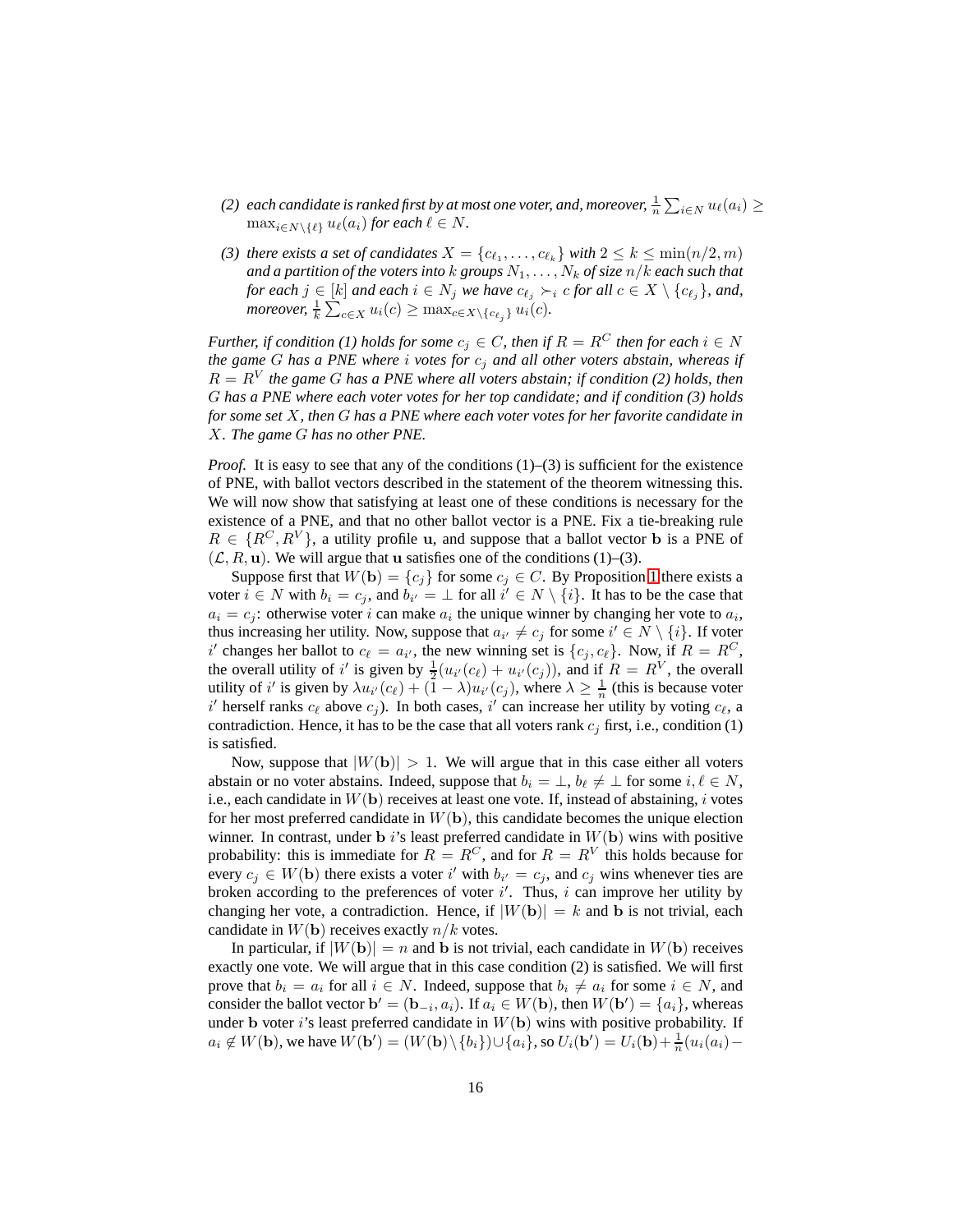$u_i(b_i) > U_i(b)$ . In both cases i can increase her overall utility by voting for  $a_i$ , a contradiction. Hence, we have  $W(\mathbf{b}) = \{a_i \mid i \in N\}$ . Thus, under both  $R^C$  and  $R^V$ the outcome of this election is a lottery that assigns equal probability to all candidates in  $W(\mathbf{b})$ . Now, if any voter prefers her second most preferred candidate in  $W(\mathbf{b})$  to this lottery, she can vote for that candidate, making him the unique election winner, a contradiction with b being a PNE. Thus, in this case condition (2) is satisfied.

Now, suppose that b is not trivial and  $|W(b)| = k < n$ . We have argued that each candidate in  $W(\mathbf{b})$  receives exactly  $n/k$  votes. This means that k divides n, so in particular  $k \leq n/2$  and each candidate in  $W(\mathbf{b})$  receives at least two votes. Under both of our tie-breaking rules, each candidate in  $W(\mathbf{b})$  wins with probability  $1/k$ . Consider a voter *i*. She can make any candidate in  $W(\mathbf{b}) \setminus \{b_i\}$  the unique election winner by voting for him. Since b is a PNE, no voter wants to change the election outcome in this way; this implies, in particular, that each voter votes for her favorite candidate in  $W(\mathbf{b})$ . Thus, in this case condition (3) is satisfied with  $X = W(\mathbf{b})$ ; the voters are partitioned into groups according to their votes in b.

It remains to consider the case where **b** is the trivial ballot vector. When  $R = R^C$ ,  $\bf{b}$  cannot be a PNE: under  $\bf{b}$  the outcome is a uniform lottery over  $C$ , and every voter would rather vote for her favorite candidate in order to make him the unique winner. When  $R = R^{V}$ , the outcome is a lottery that assigns a positive probability to each candidate in  $A = \{a_i \mid i \in N\}$ . If  $|A| > 1$ , b is not a PNE: each voter would prefer to vote for her favorite candidate in order to make him the unique winner. However, if A is a singleton, i.e., all voters rank some candidate  $c_i$  first, the trivial ballot vector is a PNE: after all voters abstain,  $R^V$  picks a random voter, and this voter selects  $c_i$ .  $\Box$ 

# **B Proofs Omitted from Section 4**

The following problem is very useful in our constructions.

**Definition 2.** *An instance of* MAXIMUM k-SUBSET INTERSECTION (MSI) *is a tuple*  $(\mathcal{E}, A_1, \ldots, A_m, k, q)$ , where  $\mathcal{E} = \{e_1, \ldots, e_n\}$  is a finite set of elements, each  $A_i$ ,  $i \in [m]$ , is a subset of  $\mathcal{E}$ , and  $k$ ,  $q$  are positive integers. It is a "yes"-instance if there *exist sets*  $A_{i_1}, \ldots, A_{i_k}$  *such that*  $| \bigcap_{j \in [k]} A_{i_j} | \ge q$ *, and a "no"-instance otherwise.* 

Despite the relevance of MSI to various optimization scenarios, see e.g. [\[21\]](#page-13-3), it was only recently shown that this problem is hard under a Cook reduction. We provide below a Karp reduction, establishing NP-completeness of MSI.

#### **Theorem 7.** MSI *is* NP*-complete.*

*Proof.* Trivially MSI is in NP. For hardness, we provide a reduction from the BAL-ANCED COMPLETE BIPARTITE SUBGRAPH problem. An instance of this problem consists of a bipartite graph  $G = (V_1, V_2, E)$ , and an integer k. It is a "yes"-instance if there exist sets  $S_1 \subseteq V_1$ ,  $S_2 \subseteq V_2$ , with  $|S_1| = |S_2| = k$ , such that the subgraph induced by  $S_1$  and  $S_2$  is a complete bipartite subgraph. This problem is known to be NP-complete, see [\[10\]](#page-12-16).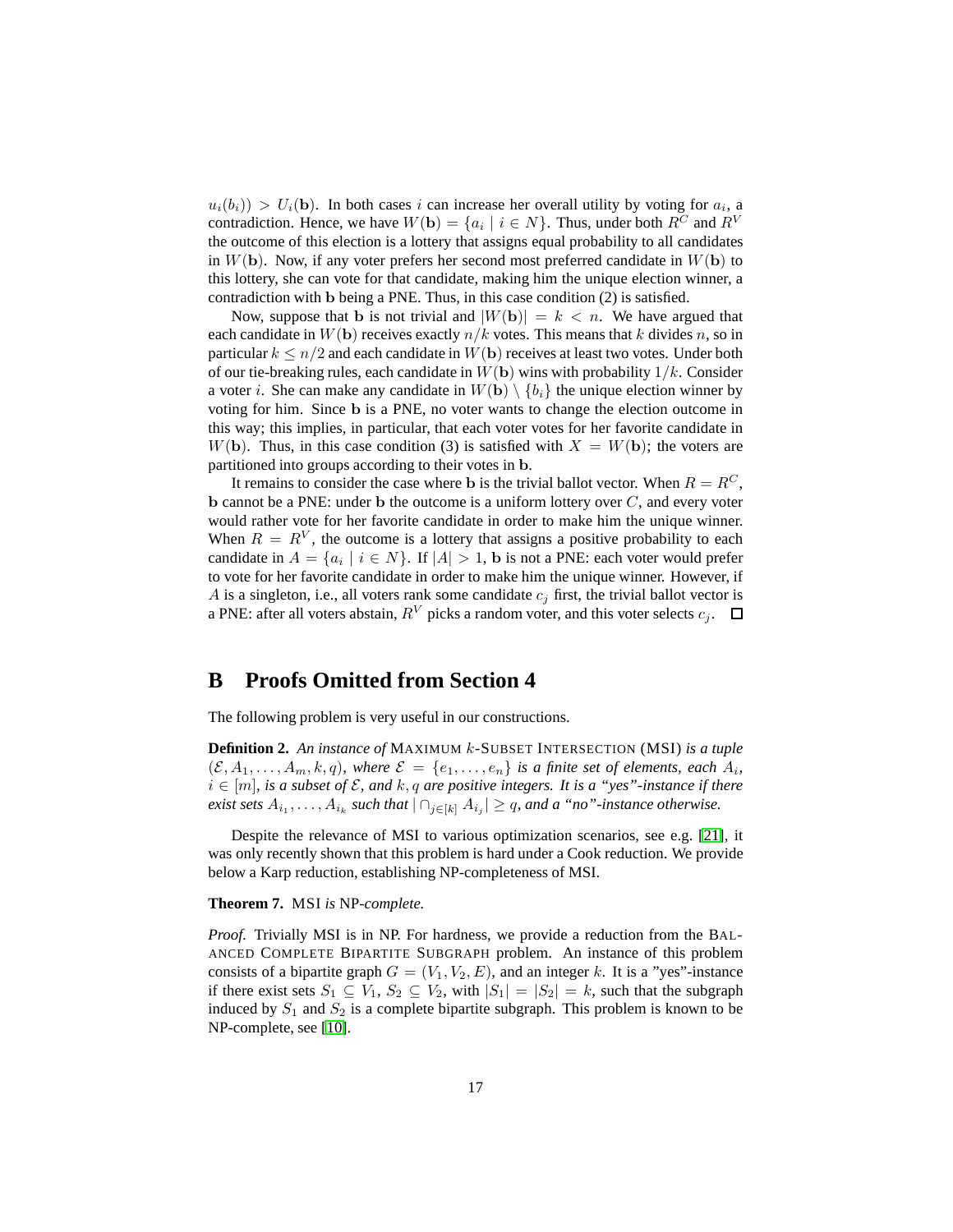Consider an instance  $I$  of this problem, given by  $G$  and some integer  $k$ . We construct an instance I' of MSI as follows: we let  $\mathcal{E} = V_1$ . We also let the elements of  $V_2$  correspond to sets. In particular, for every  $j \in V_2$ , we have a corresponding set  $A_i \subseteq \mathcal{E}$ , such that  $A_i = \{i \in V_1 : (i,j) \in E\}$ . We set the parameter k in MSI to be the same as the integer k from I. We also set  $q = k$ . We now claim that I is a "yes"-instance of BALANCED COMPLETE BIPARTITE SUBGRAPH if and only if I' is a "yes"-instance of MSI.

To see this, suppose there exist  $S_1 \subseteq V_1$ ,  $S_2 \subseteq V_2$ , such that we have a complete bipartite subgraph induced by  $S_1$  and  $S_2$ . Then take the k sets corresponding to  $S_2$ . Clearly every element from  $S_1$  belongs to all these sets, hence the intersection of these sets is at least  $k$ . For the reverse direction, suppose there exists a collection of  $k$  sets in  $I'$  whose intersection is at least k. Then take as  $S_2$  the k vertices that correspond to these sets. Let also  $S_1$  be any k-element subset of the intersection. Then obviously, the bipartite graph induced by  $S_1$  and  $S_2$  is complete.  $\Box$ 

We can now prove Theorem [3,](#page-8-1) utilizing the hardness of MSI.

**Theorem [3.](#page-8-1)** ( $\mathcal{T}, R^L$ )-SINGLENE, ( $\mathcal{T}, R^L$ )-EXISTNE, and ( $\mathcal{T}, R^L$ )-TIENE are NP*complete.*

*Proof.* We will first establish the NP-completeness of  $(\mathcal{T}, R^L)$ -SINGLENE, and then show how to modify the proof for the other two problems. It is trivial to show that  $(\mathcal{T}, R^L)$ -SINGLENE is in NP, so we focus on showing that it is NP-hard.

We provide a reduction from MSI. Consider an instance  $I$  of the MSI problem. We can assume that for every  $e \in \mathcal{E}$  there exists an index i, such that  $e \notin A^i$  and  $m > n + k + q$  (if this is not the case we can add several additional empty sets).

We now construct an instance of our problem. We have  $n + 3$  candidates, namely,  $C = \mathcal{E} \cup \{w_1, w_2, w_3\}$ , with ties broken according to  $e_1 > ... e_n > w_3 > w_1 >$  $w_2$ . We set  $w_2$  to be the target winning candidate, i.e.,  $c_p := w_2$ . Finally, we set  $\delta = \frac{1}{6(n+m)}$ . We will now describe the voters' preferences and their utility functions (while the utility functions play no role in this proof, we will use the same construction in the NP-hardness proof for randomized tie-breaking, see Corollary [3,](#page-9-0) where they do matter). The voters in our instance are split into five blocks as follows.

- **Block 1:** For every  $i \in [m]$  we construct a voter  $v_i$  who ranks the candidates as  $w_3 \succ \mathcal{E} \setminus A^i \succ w_2 \succ A^i \succ w_1$  . We let  $u_i$  denote the utility function of  $v_i$ , which we construct as follows. We set  $u_i(w_3) = 1, u_i(w_2) = \frac{1}{2}, u_i(w_1) = \frac{1}{4}$ . Further,  $v_i$  assigns utility of  $1 - j\delta$  to her j-th most preferred candidate in  $\mathcal{E} \setminus A^i$ . Note that  $|\mathcal{E} \setminus A^i| < n$ , so these numbers are strictly between 1 and  $1/2$  and they are consistent with the ranking of voter  $v_i$ . Finally,  $v_i$  assigns utility of  $1/2 - j\delta$  to her j-th most preferred candidate in  $A^i$ ; these numbers are strictly between  $1/2$ and 1/4.
- **Block 2:** We set  $s = m k + 3$ , and we add  $s 1$  voters whose preferences are of the form  $w_1 \succ w_2 \succ w_3 \succ \mathcal{E}$ .
- **Block 3:** We add  $s k (n q) 1$  voters with preferences of the form  $w_2 \succ w_1 \succ w_3 \succ \mathcal{E}.$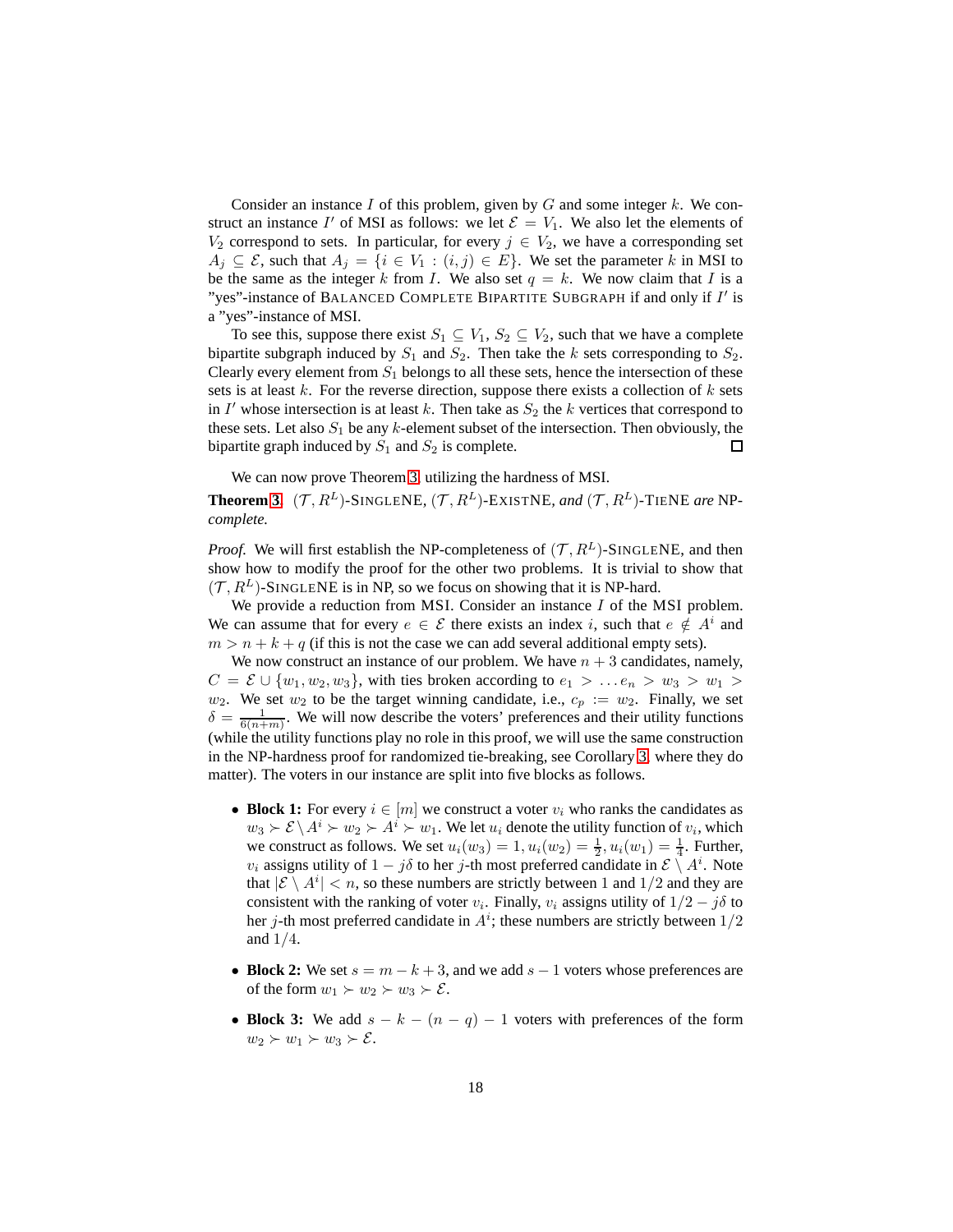- **Block 4:** For every  $e_j \in \mathcal{E}$ , we add  $s 2$  voters with preferences of the form  $e_j \succ w_3 \succ w_2 \succ w_1 \succ \mathcal{E} \setminus \{e_j\}.$
- **Block 5:** A voter with preferences of the form  $w_3 \succ w_2 \succ \mathcal{E} \succ w_1$ .

Each of the voters in blocks 2–5 assigns utility of  $1 - \delta(j - 1)$  to the j-th candidate in her ranking.

Let  $I'$  be the constructed instance. We want to establish that  $I$  is a "yes"-instance of the MSI problem if and only if I' is a "yes"-instance of  $(\mathcal{T}, R^L)$ -SINGLENE. Suppose first that I' is a "yes"-instance of our problem. Then there exists a PNE b with  $W(\mathbf{b}) =$  $\{w_2\}$ . We will first establish some properties of **b**.

Let a denote the truthful ballot for I'. We have  $sc(w_1, \mathbf{a}) = s - 1$ ,  $sc(w_2, \mathbf{a}) =$  $s - k - (n - q) - 1$ ,  $sc(w_3, a) = m + 1 = s + k - 2$ , and  $sc(e_i, a) = s - 2$  for every  $e_j \in \mathcal{E}$ . It follows that  $w_2$  is not among the winners in a.

We will now argue that in the PNE b,  $T(b) = \{w_1\}$ . We know by Lemma [1](#page-7-1) that  $T(\mathbf{b}) \neq \emptyset$ . Since  $w_2$  is the winner at b,  $w_2 \notin T(\mathbf{b})$ . Also, it is easy to see that  $w_3 \notin T(\mathbf{b})$ . Indeed, suppose the contrary. All voters in Block 4 prefer  $w_3$  to  $w_2$ . By Proposition [2,](#page-6-2) in b these voters vote either for their top choice or for  $W(\mathbf{b}) = \{w_2\}$ , hence not for  $w_3$ . But if  $w_3 \in T(\mathbf{b})$ , each of these voters would prefer to switch to voting  $w_3$ , a contradiction with b being a PNE. A similar argument shows that  $\mathcal{E} \cap T(\mathbf{b}) = \emptyset$ . Indeed, we assumed that for every  $e_{\ell} \in \mathcal{E}$  there exists i such that  $e_{\ell} \notin A^{i}$ . Then voter  $v_i$  from Block 1 prefers  $e_{\ell}$  to  $w_2$ , and  $e_{\ell}$  is not her top choice. By Proposition [2,](#page-6-2) in b voter  $v_i$  votes for her top choice or for  $w_2$ , but if  $e_\ell \in T(\mathbf{b})$ , she would prefer to change her vote to  $e_{\ell}$ , a contradiction with b being a PNE. As we have ruled out all candidates except for  $w_1$ , it follows that  $T(\mathbf{b}) = \{w_1\}$ , and hence, by Lemma [1,](#page-7-1)  $sc(w_1, \mathbf{b}) = s - 1$ . Then, by the tie-breaking rule, it must be that  $\text{sc}(w_2, \mathbf{b}) = s$ . Thus, in b candidate  $w_2$  receives exactly  $k + n - q + 1$  non-truthful votes, in addition to the votes of his own supporters. We also know that the voters from Block 3 keep voting for  $w_2$  in b, and, by Lemma [1,](#page-7-1) the voters from Block 2 keep voting for  $w_1$  in b. Hence  $w_2$  receives the extra  $k + n - q + 1$  votes in b from Blocks 1, 4 and 5.

We claim that  $\mathrm{sc}(w_3, \mathbf{b}) \leq s - 3$ . Indeed, we have  $\mathrm{sc}(c', \mathbf{b}) \leq s - 2$  for all  $c' \in \mathcal{E} \cup \{w_3\}$  since  $T(\mathbf{b}) = \{w_1\}$ . Further, if  $\mathrm{sc}(w_3, \mathbf{b}) = s - 2$ , then b would not be a PNE, as some voters from Blocks 1, 4, and 5 vote for  $w_2$ , but all of them prefer  $w_3$  to  $w_2$ . Thus, since the only supporters of  $w_3$  are in Block 1 and Block 5, in total, we must have at least  $k + 1$  voters from Blocks 1 and 5 who vote for  $w_2$  in b. This means that there are at least k voters from Block 1, who have deviated to  $w_2$ . Now, we pick all sets  $A_{i_j}$  for all  $j \in [k]$  such that  $v_{i_j}$  votes for  $w_2$  in b. We will argue that  $| \bigcap_{j \in [k]} A_{i_j} | \ge q$ .

To see this, let  $\mathcal{E}' = \{e \in \mathcal{E} \mid sc(e, \mathbf{b}) = s - 2\}$ . Note that in b there are at most  $n - q$  voters in Block 4 who vote for  $w_2$ . Hence, we have  $|\mathcal{E}'| \geq q$ . To complete the proof, we only need to argue that for each  $e \in \mathcal{E}'$  we have  $e \in A_{i_j}$  for all  $j \in [k]$ . Indeed, fix some  $e \in \mathcal{E}'$  and some  $j \in [k]$ . By our choice of  $A_{i_j}$ , the corresponding voter  $v_{i_j}$  has voted for  $w_2$  in b. Suppose that  $v_{i_j}$  prefers e to  $w_2$ . If she changes her vote to  $e$ , then  $e$  becomes the new winner, due to tie-breaking, a contradiction with b being a PNE. Thus, it has to be the case that  $v_i$  prefers  $w_2$  to e, which means that  $e \in A_{i_j}$ , as we wanted to prove. Hence, a "yes"-instance for  $(\mathcal{T}, R^L)$ -SINGLENE, corresponds to a "yes"-instance of MSI.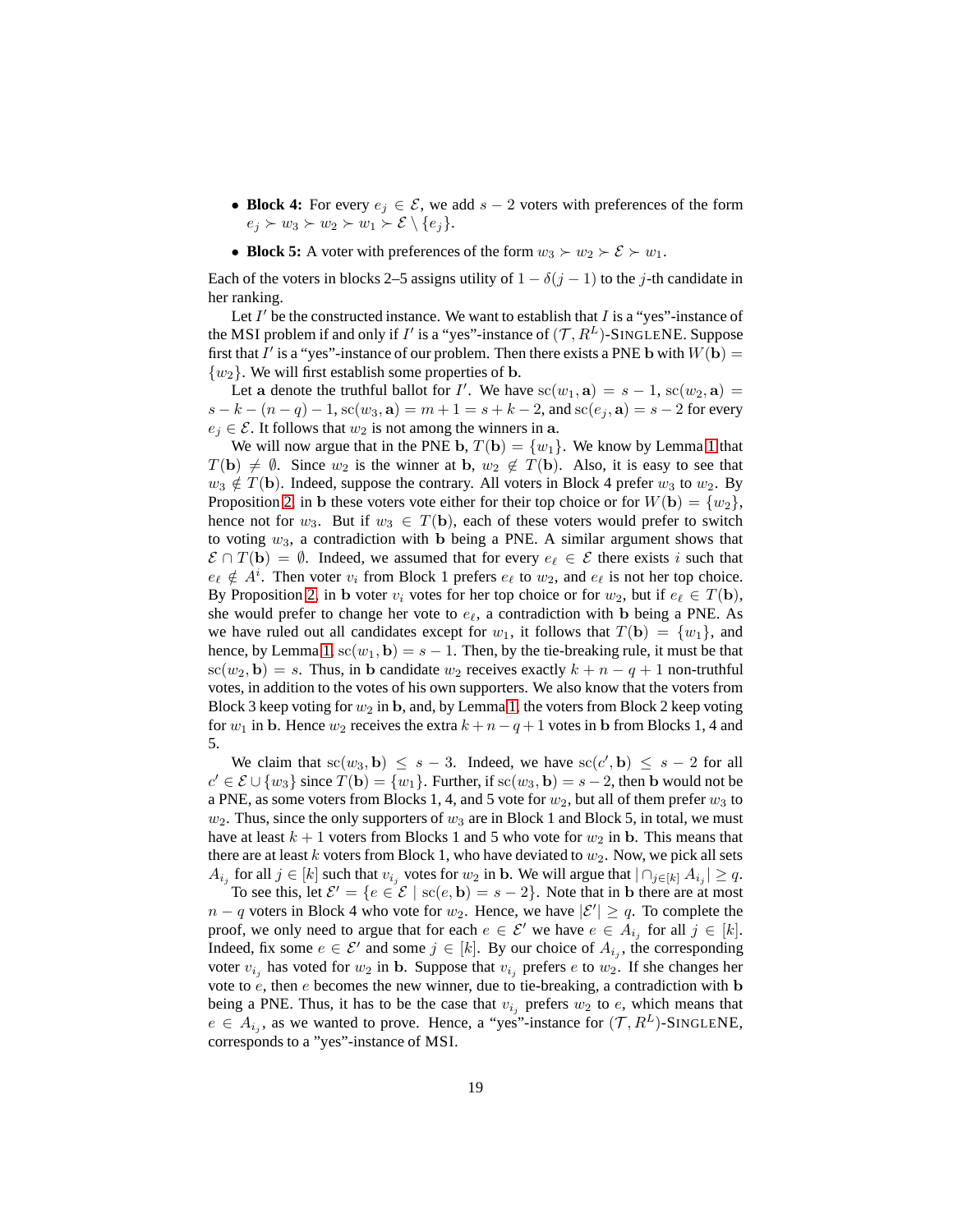For the converse direction, suppose that for the instance  $I$ , there is a collection of sets  $A_{i_1}, \ldots, A_{i_k}$  with  $|\bigcap_{j \in [k]} A_{i_j}| \ge q$ . Let  $\mathcal{E}' = \bigcap_{j \in [k]} A_{i_j}$ . We identify below a set of voters,  $N'$ , from the instance  $I'$ , which allows us to construct an equilibrium profile. We include in N' the set  $\{v_{i,j} \mid j \in [k]\}$ . We also add to N' the voter from Block 5. Furthermore, for each  $e \notin \mathcal{E}^{\prime}$ , we add to  $N^{\prime}$  one voter from Block 4 who ranks  $e$  first. Observe that at this point we have  $|N'| \leq k + (n-q)+1$ . If  $|N'| < k + (n-q)+1$ , we pick  $n-q+k+1-|N'|$  additional voters from Block 4, corresponding to supporters of elements  $e \notin \mathcal{E}'$ , and add them to N'. Now, consider a ballot vector **b** where the voters in N' vote in favor of  $w_2$ , and everyone else votes truthfully. We have  $sc(w_2, \mathbf{b}) = s$ ,  $\mathrm{sc}(w_1, \mathbf{b}) = s-1, \mathrm{sc}(w_3, \mathbf{b}) = s-3, \mathrm{sc}(e, \mathbf{b}) \leq s-3$  for all  $e \in \mathcal{E} \setminus \mathcal{E}'$ ,  $\mathrm{sc}(e, \mathbf{b}) = s-2$ for all  $e \in \mathcal{E}'$ . Hence,  $w_2$  is the winner, and all non-truthful voters rank  $w_2$  above  $w_1$  as well as above all candidates in  $\mathcal{E}'$  (who could possibly become winners if some voters had an incentive to vote for them). Thus, b is a PNE.

Finally, we comment on the hardness of the problems  $(\mathcal{T}, R^L)$ -EXISTNE and  $(\mathcal{T}, R^L)$ -TIENE. For  $(\mathcal{T}, R^L)$ -TIENE, we can make a small modification to the reduction above. Specifically, it suffices to switch the tie-breaking order between  $w_1$  and  $w_2$ , and also add one more voter to Block 2 in favor of  $w_1$ . For  $(\mathcal{T}, R^L)$ -EXISTNE, hardness is again based on a modification of the reduction above: we can add  $k - 1$ additional copies of  $w_3$  into the profile and change s to  $m + 2$ . In this case it can be shown that  $w_1$  is the only possible threshold candidate and hence only  $w_2$  can be a winner in a PNE. We omit further details from this version. □

**Theorem [4.](#page-8-2)** Let  $\mathbf{u} = (u_1, \ldots, u_n)$  be a utility profile over C,  $|C| = m$ , and let  $R \in \{R^C, R^V\}$ *. The game*  $G = (\mathcal{T}, R, \mathbf{u})$  *admits a PNE with a winning set of size at least* 2 *if and only if one of the following conditions holds:*

- (1) each candidate is ranked first by at most one voter, and, moreover,  $\frac{1}{n} \sum_{i \in N} u_\ell(a_i) \geq$  $\max_{i \in N \setminus \{\ell\}} u_{\ell}(a_i)$  *for each*  $\ell \in N$ *.*
- *(2) there exists a set of candidates*  $X = \{c_{\ell_1}, \ldots, c_{\ell_k}\}$  *with*  $2 \leq k \leq \min(n/2, m)$ *and a partitioning of the voters into*  $k$  *groups*  $N_1, \ldots, N_k$ , *of size*  $n/k$  *each, such that for each*  $j \in [k]$  *and each*  $i \in N_j$ *, we have*  $c_{\ell_j} \succ_i c$  *for all*  $c \in X \setminus \{c_{\ell_j}\}$ *,* and, moreover,  $\frac{1}{k} \sum_{c \in X} u_i(c) \geq \max_{c \in X \setminus \{c_{\ell_j}\}} u_i(c)$ .

*Further, if condition (1) holds, then* G *has a PNE where each voter votes for her top candidate, and if condition (2) holds for some* X*, then* G *has a PNE where each voter votes for her favorite candidate in* X*. The game* G *has no other PNE.*

*Proof.* It is clear that if one of the conditions  $(1)$ – $(2)$  is satisfied then the game admits a PNE of the form described in the statement of the theorem. For the converse direction, fix a tie-breaking rule  $R \in \{R^C, R^V\}$  and a utility profile u, and suppose that a ballot vector b is a PNE of  $(\mathcal{T}, R, u)$  with  $|W(b)| \geq 2$ . We will argue that u satisfies one of the conditions  $(1)$ – $(2)$ .

If  $|W(\mathbf{b})| = n$ , each candidate in  $W(\mathbf{b})$  receives exactly one vote. As argued in the proof of Theorem [2,](#page-5-1) this means that each voter votes for her favorite candidate, and prefers the uniform lottery over  $A = \{a_i \mid i \in N\}$  to her second most preferred candidate in A being the unique winner, i.e., condition (1) holds.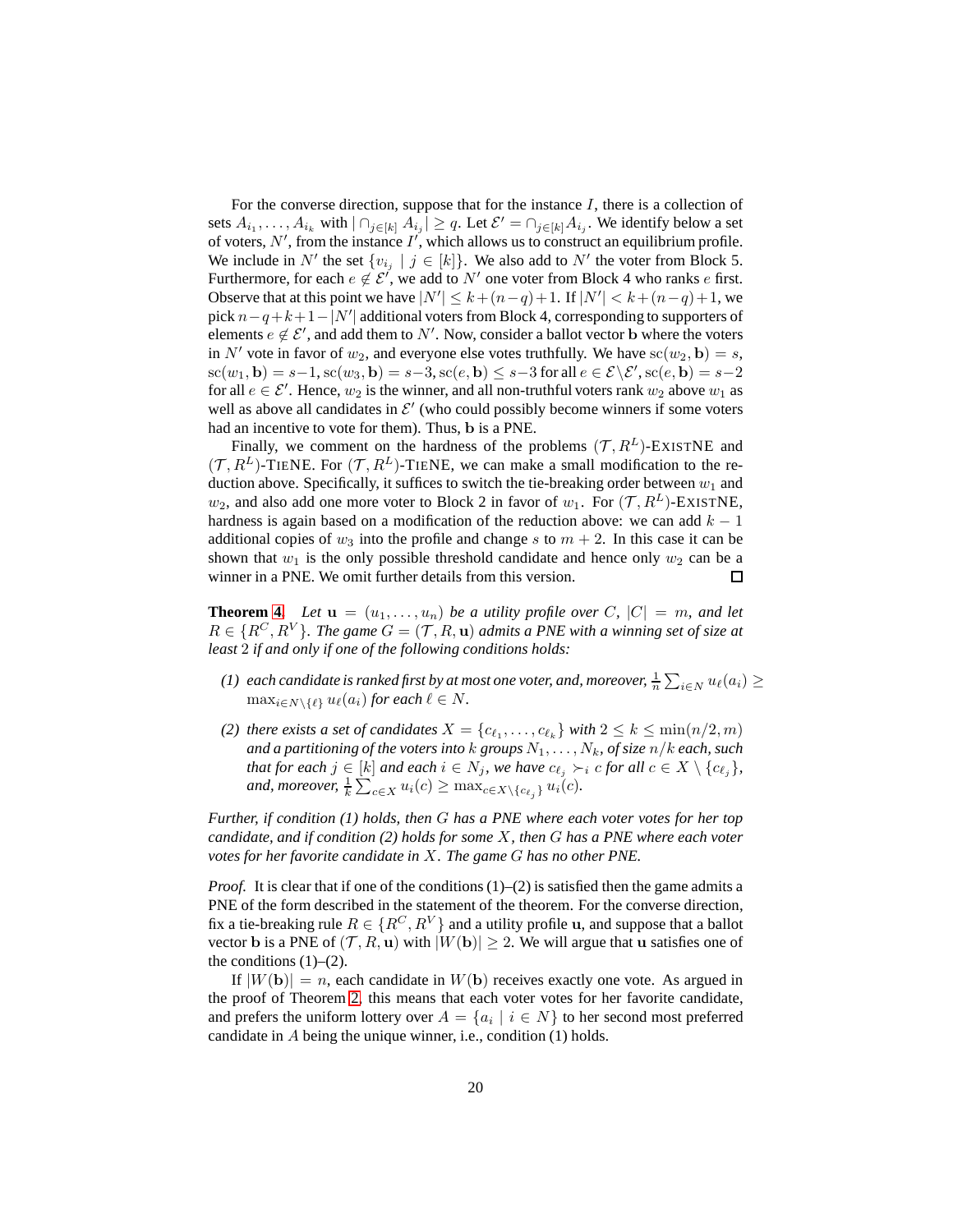Now, suppose that  $|W(\mathbf{b})| < n$ . We claim that  $b_i \in W(\mathbf{b})$  for all  $i \in N$ . Indeed, suppose that  $b_i \notin W(\mathbf{b})$  for some  $i \in N$ . Let  $c_j$  be voter i's most preferred candidate in  $W(\mathbf{b})$ . If i changes her vote to  $c_i$ ,  $c_j$  becomes the unique winner, whereas when she votes  $b_i$ , the outcome is a lottery over  $W({\bf b})$  where candidates other than  $c_j$  have a positive chance of winning. Thus,  $i$  can profitably deviate, a contradiction. Thus, there exists a  $k \geq 2$  such that each candidate in  $W(\mathbf{b})$  receives  $n/k$  votes. An argument similar to the one in the proof of Theorem [2](#page-5-1) shows that condition (2) must be satisfied.  $\Box$ 

**Theorem [5.](#page-8-3)** Let  $\mathbf{u} = (u_1, \ldots, u_n)$  be a utility profile over C, let  $R \in \{R^C, R^V\}$ , *and suppose that*  $W(a) = \{c_j\}$  *for some*  $c_j \in C$ *. Then* **a** *is a PNE of the game*  $G = (\mathcal{T}, R, \mathbf{u})$  *if and only if for every*  $i \in N$  *and every*  $c_k \in H(\mathbf{a}) \setminus \{a_i\}$  *it holds that*  $c_j \succ_i c_k$ .

*Proof.* Consider the ballot vector a and a voter  $i \in N$ . Clearly, if  $a_i = c_j$ , voter  $i$  cannot improve her utility by deviating. Otherwise, the only way  $i$  can change the election outcome is by changing her vote to some  $c_k \in H(\mathbf{a}) \setminus \{a_i\}$ , in which case the outcome is a lottery over  $\{c_i, c_k\}$  where both of these candidates has a positive chance of winning. The condition of the theorem says that no voter wants to change the election outcome in this way. 口

**Theorem [6.](#page-8-0)** *Let*  $\mathbf{u} = (u_1, \ldots, u_n)$  *be a utility profile over* C, let  $R \in \{R^C, R^V\}$ *, and consider a ballot vector* **b** *with*  $W(\mathbf{b}) = \{c_i\}$  *for some*  $c_i \in C$  *and*  $b_r \neq a_r$  *for some*  $r ∈ N$ . Then **b** *is a PNE of the game*  $G = (T, R, u)$  *if and only if all of the following conditions hold:*

- *(1)*  $b_i \in \{a_i, c_j\}$  *for all*  $i \in N$ *;*
- $(2)$   $H(\mathbf{b}) \neq \emptyset$ *;*
- *(3)*  $c_i \succ_i c_k$  *for all*  $i \in N$  *and all*  $c_k \in H(\mathbf{b}) \setminus \{b_i\}$ ;
- *(4) for every candidate*  $c_{\ell} \in H'(\mathbf{b})$  *and each voter*  $i \in N$  *with*  $b_i = c_j$ *, i prefers*  $c_j$ *to the lottery where a candidate is chosen from*  $H(\mathbf{b}) \cup \{c_i, c_\ell\}$  *according to* R.

*Proof.* Suppose that a ballot profile b satisfies conditions (1)–(4) of the theorem, and consider a voter  $i \in N$ . If  $b_i = a_i = c_j$ , the current outcome is optimal for i. If  $b_i = a_i \neq c_j$ , the only way that voter i can change the election outcome is by voting for a candidate  $c_k \in H(\mathbf{b}) \setminus \{a_i\}$ , in which case the winner will be chosen from  ${c_i, c_k}$  according to R. By condition (3), voter i does not benefit from this change. By Proposition [2,](#page-6-2) the only remaining possibility is that  $b_i = c_j \neq a_i$ . Then i can change the election outcome by (a) voting for a candidate  $c_k \in H(\mathbf{b})$ ; (b) voting for a candidate  $c_\ell \in H'(\mathbf{b})$ ; or (c) voting for a candidate in  $C \setminus (H(\mathbf{b}) \cup H'(\mathbf{b}) \cup \{c_j\})$ . In case (a)  $c_k$  becomes the unique winner, so by condition (3) this change is not profitable to *i*. In case (b) the outcome is a tie among the candidates in  $H(\mathbf{b}) \cup \{c_j, c_\ell\}$ , so by condition (4) voter  $i$  cannot profit from this change. Finally, in case (c) the outcome is a tie among the candidates in  $H(\mathbf{b}) \cup \{c_i\}$ , and by condition (3), i prefers the current outcome to this one. Thus, a ballot vector satisfying conditions (1)–(4) is indeed a PNE.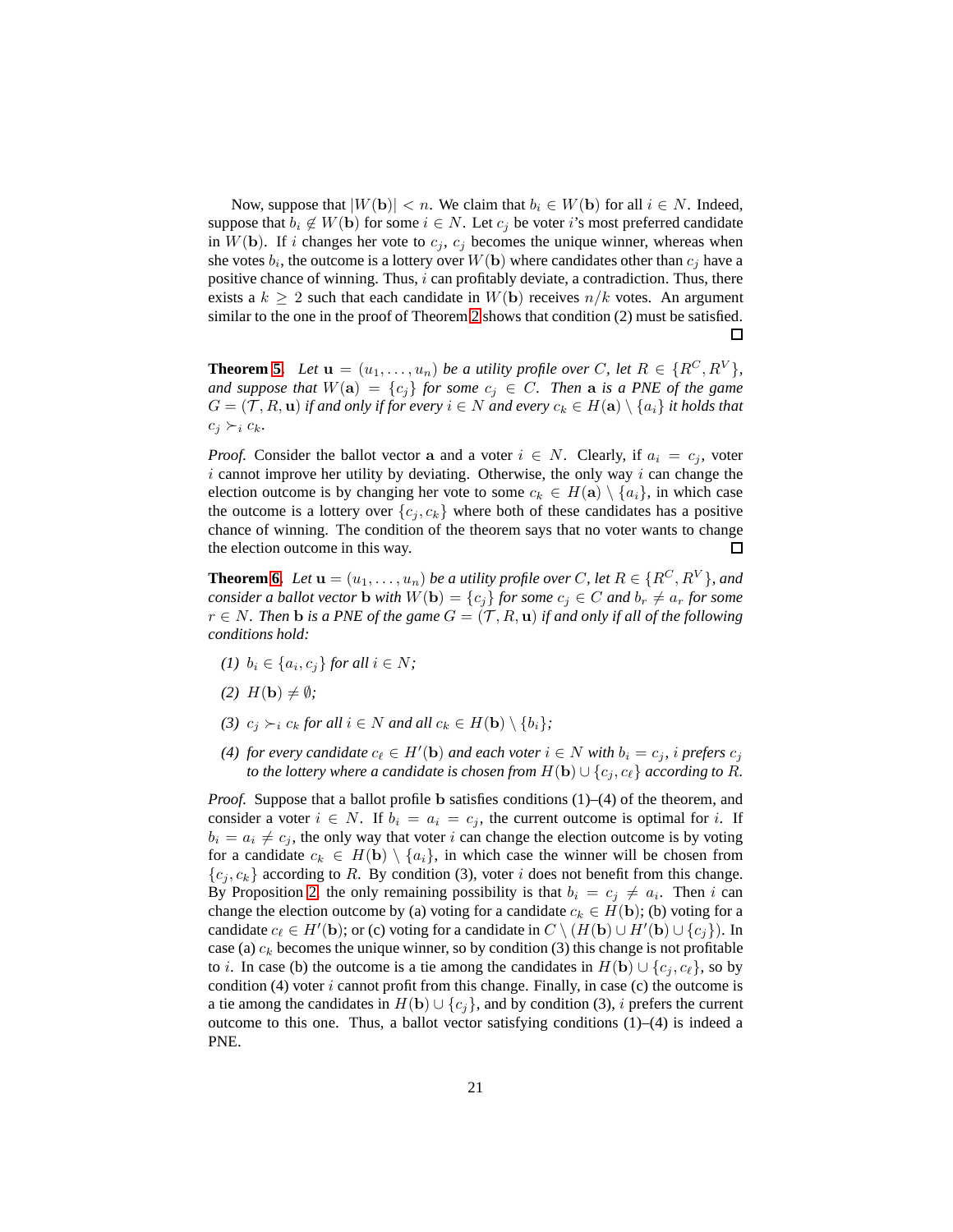Conversely, suppose that **b** is a PNE of  $(\mathcal{T}, R, \mathbf{u})$  for some  $R \in \{R^C, R^V\}$  and some utility profile u, where  $b_r \neq a_r$  for some  $r \in N$ . It follows from Proposition [2](#page-6-2) that b satisfies condition (1). If condition (2) is violated, voter  $r$  can increase her utility by  $\varepsilon$ , by changing her vote to  $a_r$ , as  $c_j$  would remain the unique election winner in this case. If condition (3) is violated for some  $i \in N$  and some  $c_k \in H(\mathbf{b})$ , voter i can profitably deviate by changing her vote to  $c_k$ ; if  $b_i = c_j$ ,  $c_k$  would then become the unique election winner, and if  $b_i \neq c_j$ , the outcome will be a tie between  $c_j$  and  $c_k$ , so under R each of them will win with positive probability. Similarly, if condition (4) is violated for some  $i \in N$  and some  $c_{\ell} \in H'(\mathbf{b})$ , voter i can profitably deviate by changing her vote to  $c_{\ell}$ , so that the outcome becomes a tie among  $H(\mathbf{b}) \cup \{c_j, c_{\ell}\}.$ This concludes the proof. 口

**Corollary [3.](#page-9-0)** For  $R \in \{R^C, R^V\}$ ,  $(\mathcal{T}, R)$ -SINGLENE,  $(\mathcal{T}, R)$ -TIENE, and  $(\mathcal{T}, R)$ -EXISTNE *are* NP*-complete.*

*Proof.* Let  $R \in \{R^C, R^V\}$ . For  $(\mathcal{T}, R)$ -TIENE, as mentioned above, our claim follows from Theorem [2](#page-5-1) and its implications, as discussed in the section on lazy voters.

For  $(\mathcal{T}, R)$ -SINGLENE with  $R \in \{R^C, R^V\}$ , we can use the same reduction from MSI as in Theorem [3.](#page-8-1) The only change is the analysis in the last part of the proof of Theorem [3,](#page-8-1) due to the different tie-breaking rule. In particular, suppose again that a PNE b exists, where  $w_2$  is the winner. By the analysis of Theorem [3,](#page-8-1) the set of candidates  $\mathcal{E}' = \{e \in \mathcal{E} \mid \text{sc}(e, \mathbf{b}) = s - 2\}$  contains at least q elements. Consider a candidate  $e \in \mathcal{E}'$ . Suppose that among the voters from Block 1 who deviated to  $w_2$ , there exists a voter  $v_{i_j}$  who prefers e to  $w_2$ . Her utility in b is 1/2. Suppose that she deviates to e instead. In this case the score of  $w_1, w_2$ , and e becomes  $s - 1$ . Therefore, the new winning set is  $\{w_1, w_2, e\}$ . Given that  $u_{i_j}(w_1) = 1/4$  and  $u_{i_j}(e) > 3/4$ , the utility of voter  $v_{i_j}$  becomes more than  $1/2$ , contradicting the fact that b is a PNE. Thus, for any voter  $v_{i_j}$  in Block 1 who deviated to  $w_2$ , and for any candidate  $e \in \mathcal{E}'$  it holds that  $v_{i_j}$  prefers  $w_2$  to  $e$ , i.e.,  $e \in A_{i_j}$ . Thus,  $e \in A_{i_j}$  for each  $j \in [k]$ , where the sets  $A_{i_1}, \ldots, A_{i_k}$  are defined in the proof of Theorem [3.](#page-8-1) As this holds for every  $e \in \mathcal{E}'$  and  $|\mathcal{E}'| \geq q$ , this means that we have a "yes"-instance of MSI. For the reverse direction, the arguments are very similar to the reverse direction in the proof of Theorem [3.](#page-8-1)

Finally, regarding  $(\mathcal{T}, R^L)$ -EXISTNE, a simple modification in the reduction of Theorem [3](#page-8-1) can yield the desired result; we omit the details from this version.  $\Box$ 

## **C Price of Anarchy under Lexicographic Tie-breaking**

We show that  $PoA = \Omega(n)$  both for lazy and for truth-biased voters under lexicographic tie-breaking. In particular, we first establish that  $PoA = n - 2$  for lazy voters. Then we show that  $PoA = 2n/3$  in the truth-biased model. Similar results can be proved for randomized tie-breaking, and we omit them from this version of the paper.

<span id="page-21-0"></span>**Proposition 4.** *For lexicographic tie-breaking and lazy voters,*  $PoA = n - 2$ *.* 

*Proof.* We prove first that  $PoA \leq n-2$ . To see this, note that by Theorem [1,](#page-5-0) the winner in any PNE must have a positive score in the truthful profile. Thus, in the worst-case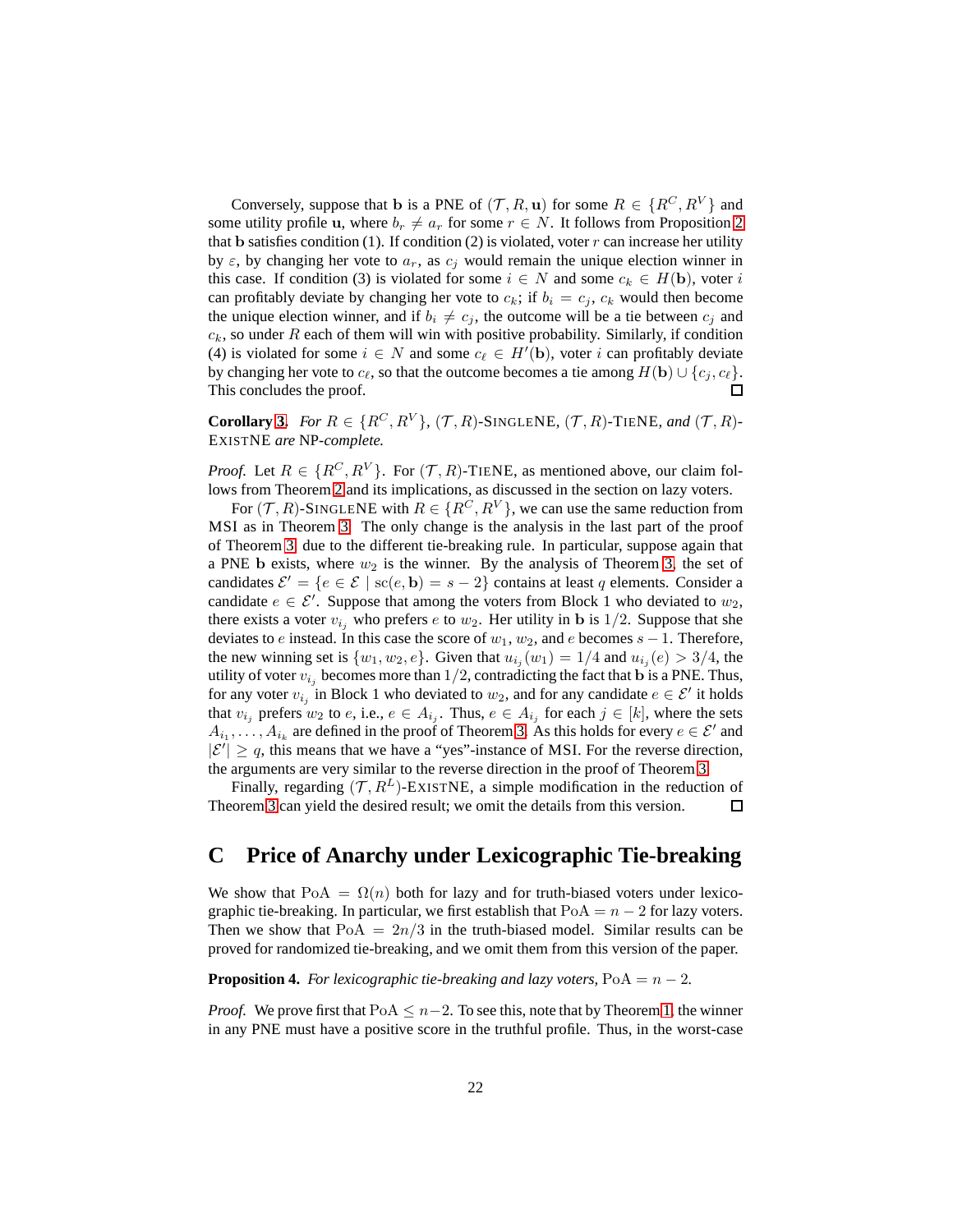scenario for the Price of Anarchy, the truthful winner of a has score  $n - 1$ , and there is a PNE where the winner is the candidate supported by the remaining voter. Thus  $PoA \leq n-2$ .

To show the lower bound it suffices to exhibit an example. This is done in Example [2](#page-22-0) below. п

<span id="page-22-0"></span>**Example 2.** Consider the lazy voters model and the profile of Figure [1,](#page-22-1) with n voters and  $n$  candidates. It does not matter how we fill in the missing rankings in the figure. The truthful winner is  $c_3$  with a score of  $n - 1$ . However, consider the profile b =  $(c_2, \perp, \perp, \ldots, \perp)$ . The winner in b is  $c_2$ , and no voter can unilaterally change the outcome in her favor. Indeed, if anyone votes for  $c_1$ , then  $c_1$  is the new winner, but all voters prefer  $c_2$  to  $c_1$ . On the other hand, voting for any other candidate cannot change the outcome due to tie-breaking. Since the score of  $c_2$  in a is 1, we have PoA  $\geq n-2$ .

|       |                | 3              | $\it n$        |
|-------|----------------|----------------|----------------|
| $c_2$ | $c_3$          | $c_3$          | $\mathbb{c}_3$ |
|       | c <sub>2</sub> | $c_2$          | $c_2$          |
|       | $c_1$          | c <sub>1</sub> | $c_1$          |
|       |                |                |                |

<span id="page-22-1"></span>Figure 1: PoA example for lazy voters.

**Proposition 5.** *For lexicographic tie-breaking and truth-biased voters,*  $PoA = 2n/3$ *. This holds even for single-peaked or single-crossing preference profiles.*

*Proof.* As in Proposition [4,](#page-21-0) we first prove the upper bound. Let  $c_i$  be the winner in the truthful profile with a score of  $s^*$ . Let  $\mathbf{b} \neq \mathbf{a}$  be a non-truthful PNE and let  $c_j$  be the winner in b. Clearly, we have  $PoA \leq s^*$ , since in the worst case  $c_j$  has no supporters in a. Hence, it is enough to bound  $s^*$ .

By Lemma [1,](#page-7-1) we know that there exists at least one threshold candidate with respect to b. We consider two cases:

**Case 1:**  $c_i \notin T(\mathbf{b})$ . Then there is some  $c_k \neq c_i$  such that  $c_k \in T(\mathbf{b})$  Let  $s = \text{sc}(c_k, \mathbf{a})$ . By Lemma [1](#page-7-1) we know that  $c_k$  receives s points in b as well. Hence  $c_j$  has a score of at most  $s + 1$  in b. By Proposition [2](#page-6-2) this means that there are at most  $s + 1$  non-truthful votes in b. Hence the score of  $c_i$  in b has to be at least  $s^* - (s + 1)$ . Since  $c_i$  is not a winner in b, we have  $s^* - (s+1) \leq sc(c_i, \mathbf{b}) \leq s+1$ , and hence  $s^* \leq 2s+2$ . Since the total score of  $c_i$  and  $c_k$  in a does not exceed n, we have  $s + s^* \leq n$ . But then, if  $s^* > 2n/3$ , this would imply that  $s > n/3 - 1$ , i.e.,  $s \geq n/3$ , and hence  $s + s^* > n$ , a contradiction. Thus we have  $PoA \leq s^* \leq 2n/3$ .

**Case 2:**  $c_i \in T(\mathbf{b})$ . In this case the Price of Anarchy is somewhat better. Let  $s =$  $\mathrm{sc}(c_j, \mathbf{b})$ . Candidate  $c_i$  must have the same set of votes in b as in a by Lemma [1.](#page-7-1) Hence we have  $s + s^* \leq n$ . But we must also have  $s^* \leq s$ , otherwise  $c_j$  is not the winner. But then if  $s^* > n/2$ , we would also have  $s > n/2$ , a contradiction. Thus, in this case we have  $PoA \leq s^* \leq n/2$ .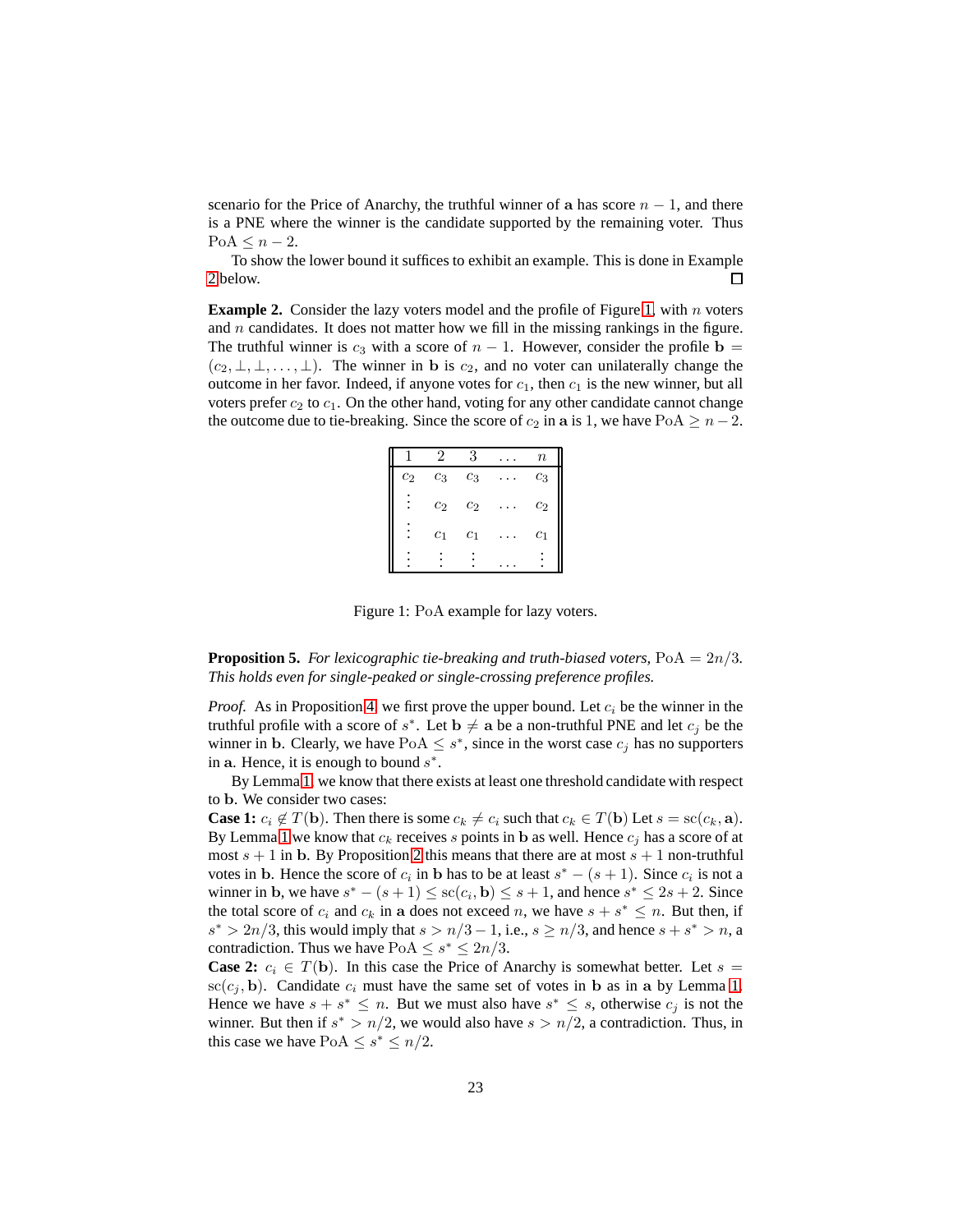Hence in worst case,  $PoA \leq 2n/3$ . Finally, to show that the worst case is attained, we exhibit a construction in Example [3.](#page-23-0) П

<span id="page-23-0"></span>**Example 3.** In Figure [2,](#page-23-1) we show a preference profile for *n* voters, where *n* is divisible by 3. Block 1 consists of  $n/3$  voters, Block 2 consists of  $n/3 + 1$  voters, and Block 3 has  $n/3-1$  voters. In the figure, it does not matter how we fill in the missing rankings, but note that we can fill them in a way that makes the preference profile single-peaked or single-crossing.

Suppose the tie-breaking rule is  $c_1 > c_2 > c_3$ . Under truthful voting,  $c_3$  is the winner with a score of  $2n/3$ . We claim now that the profile b, in which all voters of Block 2 vote for  $c_2$  is a PNE. To see this, note that  $c_2$  is indeed the winner in b with a score of  $n/3 + 1$ . Candidate  $c_1$  would only need one additional vote to become the winner, but there is no incentive for any voter from Block 2 or 3 to vote for  $c_1$ , since all of them prefer  $c_2$  to  $c_1$ . Also, no voter from Block 2 can change the outcome in favor of  $c_3$  by a unilateral deviation, due to the tie-breaking rule. If a voter from Block 2 switches to her truthful vote, then the new winner is  $c_1$ , since there is a tie with all candidates. Hence b is a PNE, and the score of  $c_2$  in the truthful profile is 0. This means that in this example we have  $PoA \geq 2n/3$ .

| Block 1   |                |  | Block 2        |                | Block 3        |          |                |                |           |   |                     |
|-----------|----------------|--|----------------|----------------|----------------|----------|----------------|----------------|-----------|---|---------------------|
| $c_1$     | c <sub>1</sub> |  | c <sub>1</sub> | $c_3$          | $c_3$          |          | $c_3$          | $c_3$          | $c_3$     |   | $c_3$               |
|           |                |  |                |                |                |          |                |                |           |   |                     |
| arbitrary |                |  |                |                | arbitrary      |          |                |                | arbitrary |   |                     |
|           |                |  |                |                |                |          |                |                |           |   |                     |
| $c_2$     | c <sub>2</sub> |  | $c_2$          | c <sub>2</sub> | c <sub>2</sub> |          | $c_2$          | c <sub>2</sub> | $c_2$     |   | $\scriptstyle{c_2}$ |
| $c_3$     | $c_3$          |  | $c_3$          | c <sub>1</sub> | c <sub>1</sub> | $\cdots$ | c <sub>1</sub> | c <sub>1</sub> | $c_{1}$   | . | $_{c_1}$            |

<span id="page-23-1"></span>Figure 2: PoA example for truth-biased voters

### **D Principled Voters**

We will now present our results for the setting with principled voters. We omit the proofs of all results in this section, as they follow directly from the analysis presented earlier in the paper.

In what follows, we consider elections with a set of strategic (i.e., lazy or truthbiased) voters  $N = \{1, \ldots, n\}$  and a set of principled voters  $P = \{n+1, \ldots, n+s\}$ ; we assume that either all voters in  $N$  are lazy or all of them are truth-biased. We extend our notation to such games as follows: given a setting  $S \in \{L, \mathcal{T}\}\$ , a tie-breaking rule  $R \in \{R^L, R^V, R^C\}$ , *n* strategic voters with utilities  $\mathbf{u} = (u_1, \dots, u_n)$ , and *s* principled voters, whose votes are given by the ballot vector  $\mathbf{a}^P = (a_{n+1}, \dots, a_{n+s})$ , we denote the resulting game by  $(S, R, \mathbf{u}, \mathbf{a}^P)$ . The principled voters are not considered to be among the players; thus, the set of players in the modified game is still  $N$ . As before, we use **b** to denote a ballot vector of the strategic voters;  $\mathbf{b} + \mathbf{a}^P$  denotes a ballot vector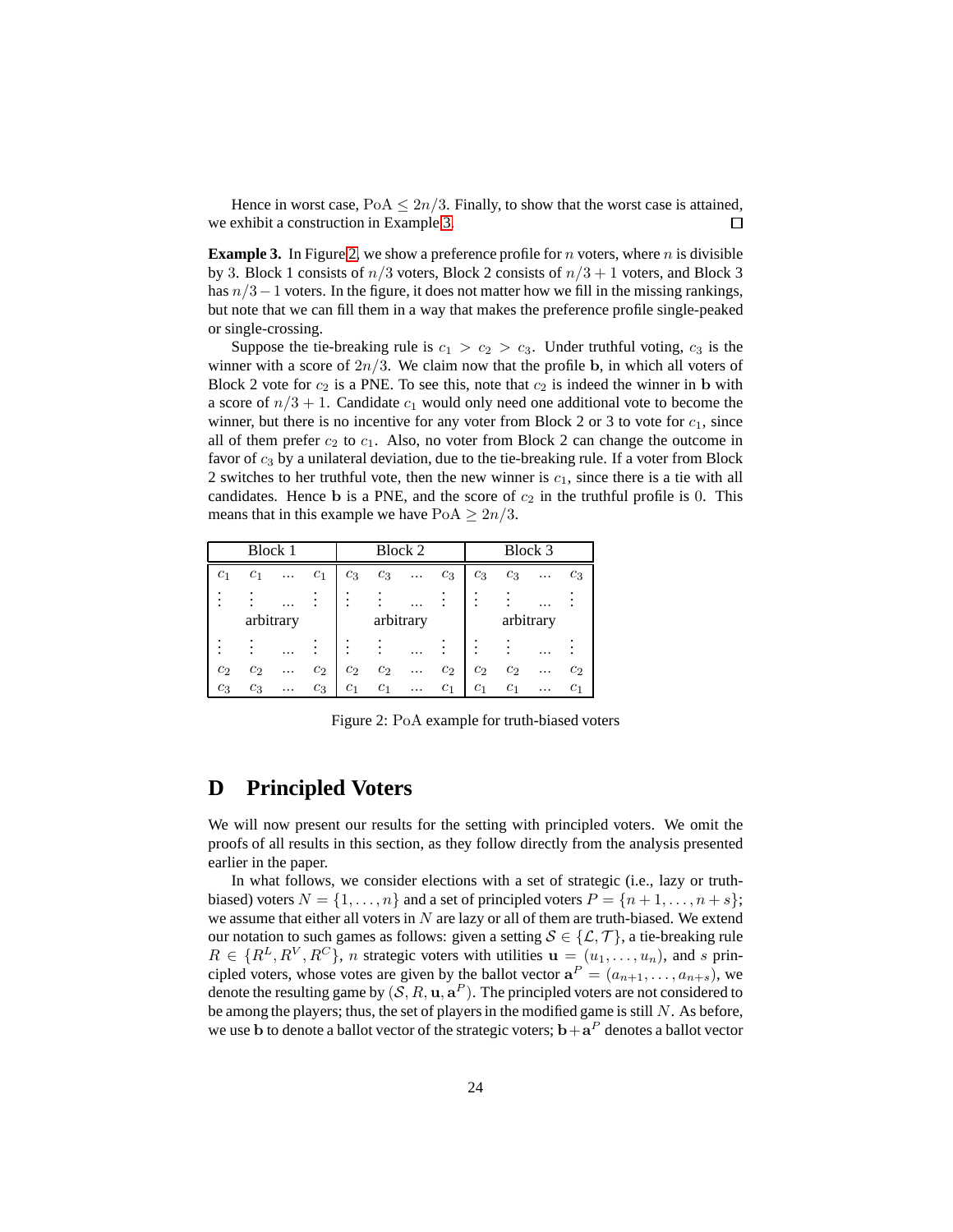that combines the votes of the strategic and principled voters. The computational problems EXISTNE, TIENE, and SINGLENE extend naturally to this setting; we denote the respective variants of these problems by  $EXISTNE<sup>P</sup>$ ,  $TIERE<sup>P</sup>$ , and  $SINGLENE<sup>P</sup>$ , respectively.

#### **Principled + Lazy Voters, Lexicographic Tie-breaking**

We have argued that in elections where all voters are lazy and the tie-breaking rule is  $R<sup>L</sup>$ , there is at most one voter who does not abstain and all PNE have the same winner. However, in the presence of principled voters, this is no longer true; indeed, there are elections where *every* candidate can win in a PNE.

**Example 4.** Consider an election over a candidate set  $C = \{c_1, \ldots, c_m\}, m > 1$ , where there are two principled voters who both vote for  $c_m$ , and two lazy voters who both rank  $c_m$  last. Then the ballot vector where both lazy voters abstain is a PNE (with winner  $c_m$ ). Moreover, for every  $j \in [m-1]$  the ballot vector where both lazy voters vote for  $c_i$  is a PNE as well (with winner  $c_i$ ).

Nevertheless, given an election with principled and lazy voters, we can characterize the set of candidates who can win in a PNE of the respective game.

**Proposition 6.** Let  $u$  be the lazy voters' utility profile over  $C$  and let  $a^P$  be the princi*pled voters' ballot vector. Let*  $j = \min\{k \mid c_k \in W(\mathbf{a}^P)\}$ *, and let*  $H^+(\mathbf{a}^P) = \{c_k \in$  $H(\mathbf{a}^P) \mid k < j$ . Then the game  $G = (\mathcal{L}, R^L, \mathbf{u}, \mathbf{a}^P)$  has the following properties.

- *(1) If* **b** *is a PNE of G then there is at most one candidate*  $c \in C$  *such that*  $b_i = c$ *for some*  $i \in N$ *; further, if*  $b_i = c$  *for some*  $c \in C$ *,*  $i \in N$ *, then c is the winner in*  $\mathbf{b} + \mathbf{a}^P$ .
- *(2) G* has a PNE where  $c_j$  wins if and only if  $(\perp, \ldots, \perp)$  is a PNE of G.
- (3) If  $k > j$  then G has a PNE where  $c_k$  wins if and only if there are at least  $M(\mathbf{a}^P)+1-\mathrm{sc}(c_k,\mathbf{a}^P)$  lazy voters who prefer  $c_k$  to all candidates in  $(W(\mathbf{a}^P)\cup$  $H^{+}(\mathbf{a}^P)) \setminus \{c_k\}.$
- (4) If  $k < j$  then G has a PNE where  $c_k$  wins if and only if there are at least  $M(\mathbf{a}^P) - \mathrm{sc}(c_k, \mathbf{a}^P)$  lazy voters who prefer  $c_k$  to all candidates in  $(W(\mathbf{a}^P) \cup$  $H^+({\bf a}^P))\setminus \{c_k\}.$

**Corollary 4.** *The problems*  $(L, R^L)$ -EXISTNE<sup>P</sup>,  $(L, R^L)$ -TIENE<sup>P</sup>, and  $(L, R^L)$ -SINGLENE<sup>P</sup> *are in* P*.*

#### **Principled + Lazy Voters, Randomized Tie-breaking**

We will now consider the effect of the presence of principled voters on lazy voters under randomized tie-breaking. We show that single-winner PNE in this setting may have a more complicated structure than single-winner PNE in the absence of principled voters. On the other hand, PNE where several candidates are tied for winning are very similar to those that arise when no principled voters are present. We first consider the random candidate tie-breaking rule.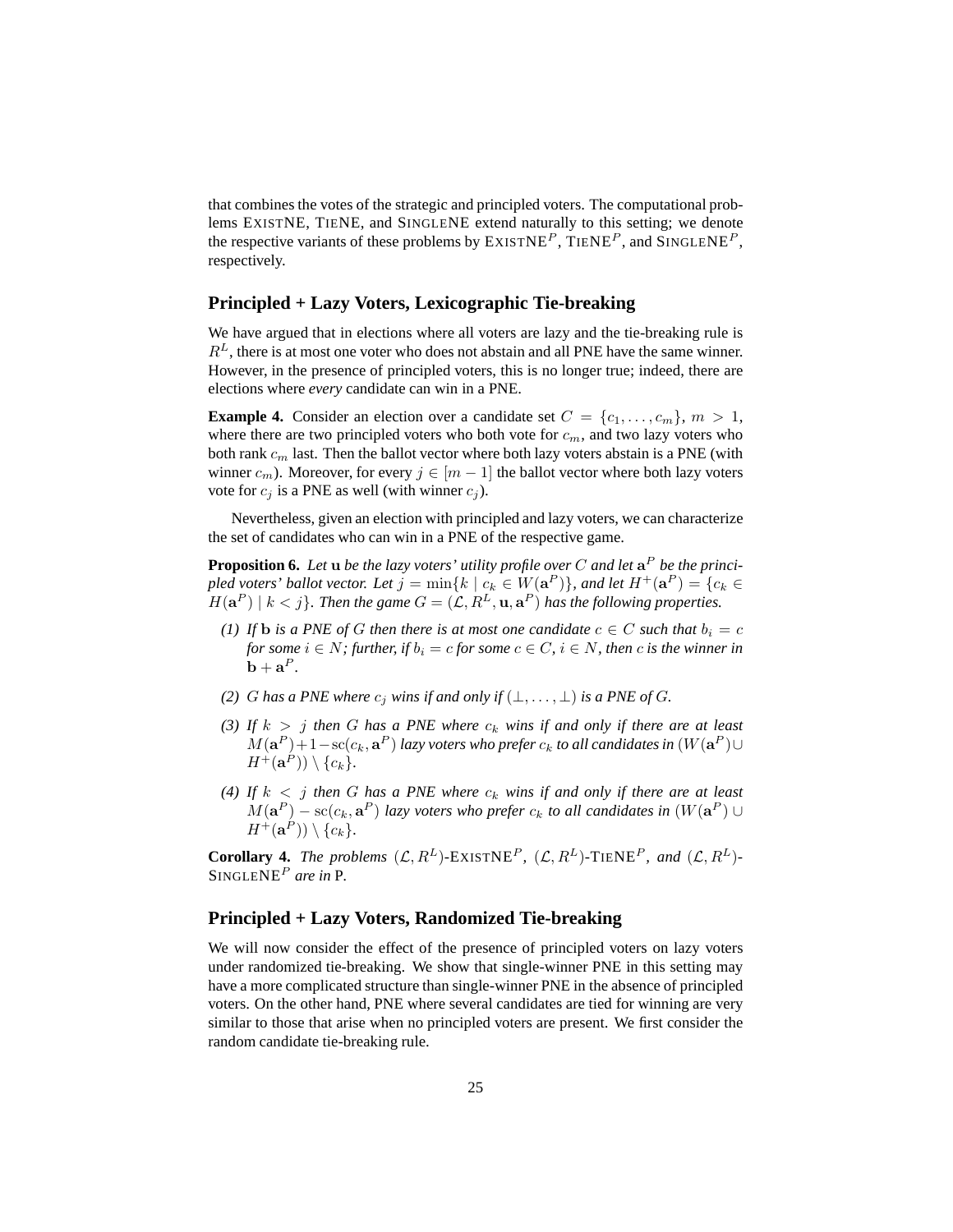<span id="page-25-0"></span>**Proposition 7.** Let  $\mathbf{u} = (u_1, \ldots, u_n)$  be the lazy voters' utility profile over C,  $|C|$  =  $m$ , and let  $\mathbf{a}^P = (a_{n+1}, \ldots, a_{n+s})$  be the principled voters' ballot profile. The game  $G = (\mathcal{L}, R^C, \mathbf{u}, \mathbf{a}^P)$  admits a PNE **b** with  $W(\mathbf{b} + \mathbf{a}^P) = \{c_j\}$  for some  $c_j \in C$  if and *only if one of the following conditions holds:*

- (1)  $W(\mathbf{a}^P) = \{c_j\}, H(\mathbf{a}^P) = \emptyset$ ;
- *(2)*  $|V_j|$  ≥  $M(\mathbf{a}^P) + 1 \text{sc}(c_j, \mathbf{a}^P)$ , where  $V_j$  is the set that consists of all voters  $i \in N$  such that (a)  $u_i(c_j) > u_i(c_k)$  for all  $c_k ∈ W(\mathbf{a}^P)$  and (b) for each  $c_\ell \in H(\mathbf{a}^P)$  it holds that

$$
u_i(c_j) \ge \frac{1}{|W(\mathbf{a}^P) + 1|} \sum_{c \in W(\mathbf{a}^P) \cup \{c_\ell\}} u_i(c).
$$

*Moreover, if condition (1) holds then* G *has a PNE where all lazy voters abstain, and if condition (2) holds then G has a PNE where exactly*  $M(\mathbf{a}^P) + 1 - \text{sc}(c_j, \mathbf{a}^P)$  *lazy voters vote for*  $c_j$ *, while the remaining lazy voters abstain. The game G has no other PNE with winning set*  $\{c_i\}$ *.* 

<span id="page-25-1"></span>**Corollary 5.** *The problem*  $(L, R^C)$ -SINGLENE<sup>P</sup> *is in* P.

<span id="page-25-2"></span>**Proposition 8.** Let  $\mathbf{u} = (u_1, \ldots, u_n)$  be the lazy voters' utility profile over a candidate set C,  $|C| = m$ , and let  $\mathbf{a}^{P} = (a_{n+1}, \ldots, a_{n+s})$  be the principled voters' ballot profile. *Then the game*  $G = (\mathcal{L}, R^C, \mathbf{u}, \mathbf{a}^P)$  *admits a PNE* **b** *with*  $|W(\mathbf{b} + \mathbf{a}^P)| > 1$  *if and only if one of the following conditions holds:*

- (1) each candidate is ranked first by at most one voter in N∪P and  $\frac{1}{n+s}\sum_{i\in N\cup P}u_\ell(a_i)\geq$  $\max_{i \in (N \cup P) \setminus \{ \ell \}} u_{\ell}(a_i)$  *for all*  $\ell \in N$ *.*
- *(2) there exists a set of candidates*  $X = \{c_{\ell_1}, \ldots, c_{\ell_k}\}$  *with*  $k \geq 2$ *, a positive integer*  $n' \leq n$  with  $n'/k \geq 2$  such that for each  $c \not\in X$  we have  $\operatorname{sc}(c, \mathbf{a}^P) < n'/k$ , and *a partition of the lazy voters into* k *groups*  $N_1, \ldots, N_k$  *(some of which may be empty) such that*
	- (a) for each  $j \in [k]$  we have  $|N_j| + \operatorname{sc}(c_{\ell_j}, \mathbf{a}^P) = n'/k$ ;
	- *(b)* for each  $j \in [k]$  *and each*  $i \in N_j$  *we have*  $c_{\ell_j} \succ_i c$  *for all*  $c \in X \setminus \{c_{\ell_j}\}$ ;
	- *(c)* for each  $j \in [k]$  and each  $i \in N_j$  we have  $\frac{1}{k}$   $\sum_{c \in X} u_i(c) \geq \max_{c \in X \setminus \{c_{\ell_j}\}} u_i(c)$ ;
	- *(d)* for each  $j \in [k]$ , each  $i \in N_j$ , and each  $c' \in C \setminus X$  with  $\operatorname{sc}(c', a^P) =$  $n'/k - 1$  we have  $\frac{1}{k}$   $\sum_{c \in X} u_i(c) \geq \frac{1}{k}$   $\sum_{c \in (X \cup \{c'\}) \setminus \{c_{\ell_j}\}} u_i(c)$ .

*Moreover, if condition (1) holds then* G *has a PNE where each lazy voter votes for her top candidate, and if condition (2) holds, then* G *has a PNE where each lazy voter votes for her top candidate in* X*. The game* G *has no other PNE with two or more winners.*

The following corollary is a direct consequence of Corollary [2](#page-6-1) and the fact that the model with no principled voters is a special case of the model with principled voters.

**Corollary 6.** *The problems*  $(L, R^C)$ -TIENE<sup>P</sup> and  $(L, R^C)$ -EXISTNE<sup>P</sup> are NP-complete.